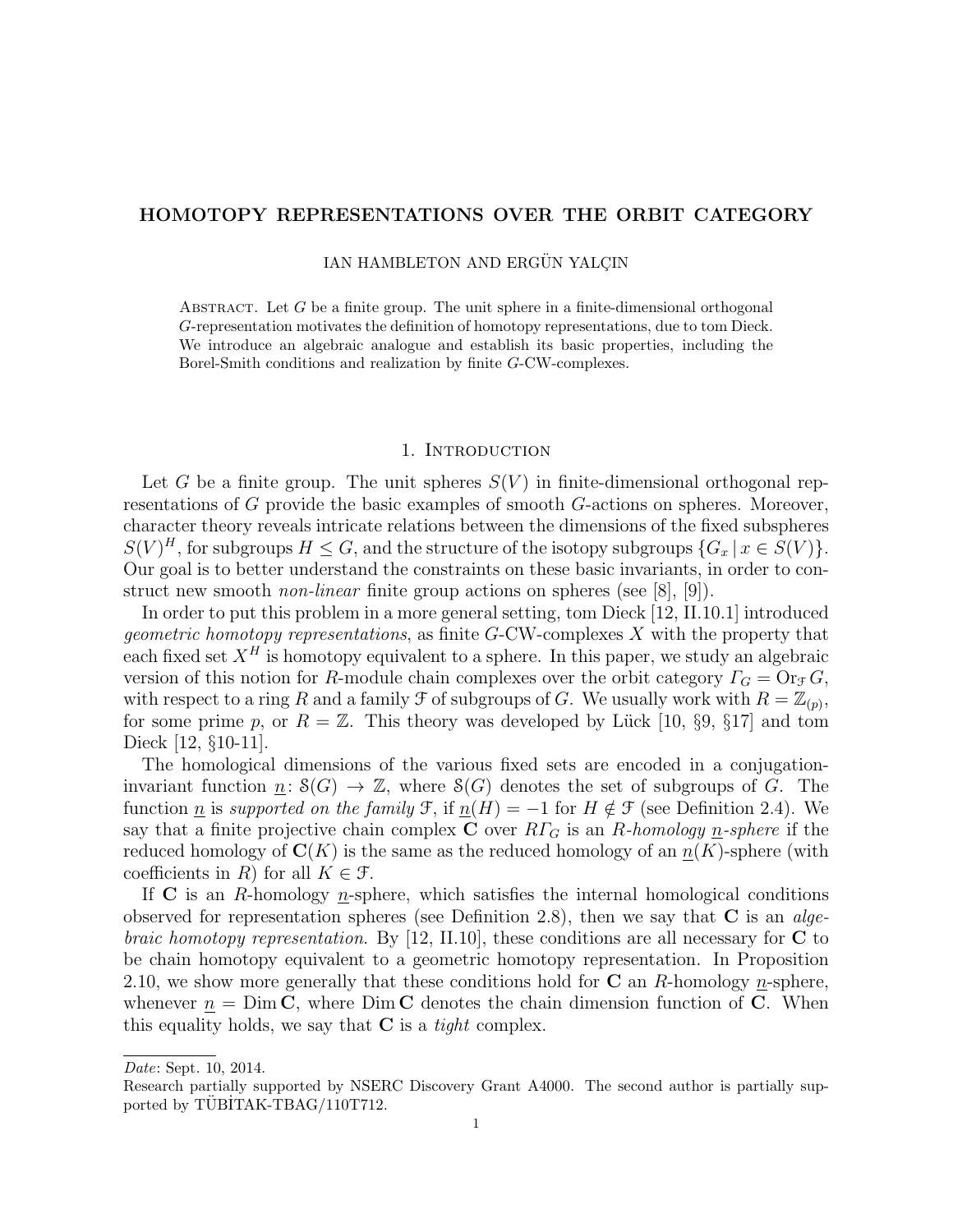In general,  $n(K) \leq \text{Dim } C(K)$  for each  $K \in \mathcal{F}$ , and one would expect obstructions to finding a tight complex which is chain homotopy equivalent to a given R-homology n-sphere. Our first main result shows the relevance of the internal homological conditions for this question.

**Theorem A.** Let G be a finite group, and  $\mathcal F$  be a family of subgroups of G. Suppose that

- (i)  $R$  is a principal ideal domain,
- (ii)  $\underline{n}: \mathcal{S}(G) \to \mathbb{Z}$  is a conjugation-invariant function supported on  $\mathfrak{F}$ , and
- (iii) **C** is a finite chain complex of free  $R\Gamma_G$ -modules which is an R-homology n-sphere.

Then **C** is chain homotopy equivalent to a finite free chain complex **D** satisfying  $n =$  $\text{Dim } \mathbf{D}$  if and only if  $\mathbf C$  is an algebraic homotopy representation.

Theorem A was motivated by [8, Theorem 8.10], which states that a finite chain complex of free  $\mathbb{Z}\Gamma_G$ -modules can be realized by a geometric G-CW-complex if it is a tight homology n-sphere such that  $n(H) \geq 3$  for all  $H \in \mathcal{F}$ . Upon combining these two statements, we get the following geometric realization result.

**Corollary B.** Let **C** be a finite chain complex of free  $\mathbb{Z}\Gamma_G$ -modules which is a homology n-sphere. If C is an algebraic homotopy representation, and in addition, if  $n(K) \geq 3$  for all  $K \in \mathcal{F}$ , then there is a finite G-CW-complex X, with isotropy in  $\mathcal{F}$ , such that  $\mathbf{C}(X^{\mathcal{P}};\mathbb{Z})$ is chain homotopy equivalent to **C** as chain complexes of  $\mathbb{Z}\Gamma$ <sub>G</sub>-modules.

We are interested in constructing finite G-CW-complexes with some restrictions on the family of isotropy subgroups. We say a  $G$ -CW-complex X has rank one isotropy if for every  $x \in X$ , the isotropy subgroup  $G_x$  has rank  $G_x \leq 1$ . Recall that rank of a finite group G is defined as the largest integer k such that  $(\mathbb{Z}/p)^k \leq G$  for some prime p. We will use Theorem A and Corollary B to study the following:

**Question.** Which finite groups G admit a finite  $G$ -CW-complex X with rank one isotropy, such that  $X$  is homotopy equivalent to a sphere?

One motivation for this work is that rank one isotropy examples lead to free G-CWcomplex actions of finite groups on products of spheres (see Adem and Smith [1]).

In  $[8]$  we gave the first non-trivial example, by constructing a finite  $G$ -CW-complex  $X \simeq S^n$  for the symmetric group  $G = S_5$ , with cyclic 2-group isotropy. However, the arguments used special features of the isotropy family. Corollary B now provides an effective general method for the geometric realization of algebraic models. The algebraic homotopy representation conditions are easy to check locally over  $R = \mathbb{Z}_{(p)}$  at each prime, and fit well with the local-to-global procedure for constructing chain complexes C over  $\mathbb{Z}\Gamma_G$ . In a sequel [9] to this paper, we apply Corollary B to construct infinitely many new examples with rank one isotropy, for certain interesting families of rank two groups.

In Section 5 we consider the algebraic version of a well-known theorem in transformation groups: the dimension function of a homotopy representation satisfies certain conditions called the Borel-Smith conditions (see Definition 5.1).

**Theorem C.** Let G be a finite group,  $R = \mathbb{Z}/p$ , and F be a given family of subgroups of G. If  $C$  is a finite projective chain complex over  $R\Gamma_G$ , which is an R-homology <u>n</u>-sphere, then the function n satisfies the Borel-Smith conditions at the prime p.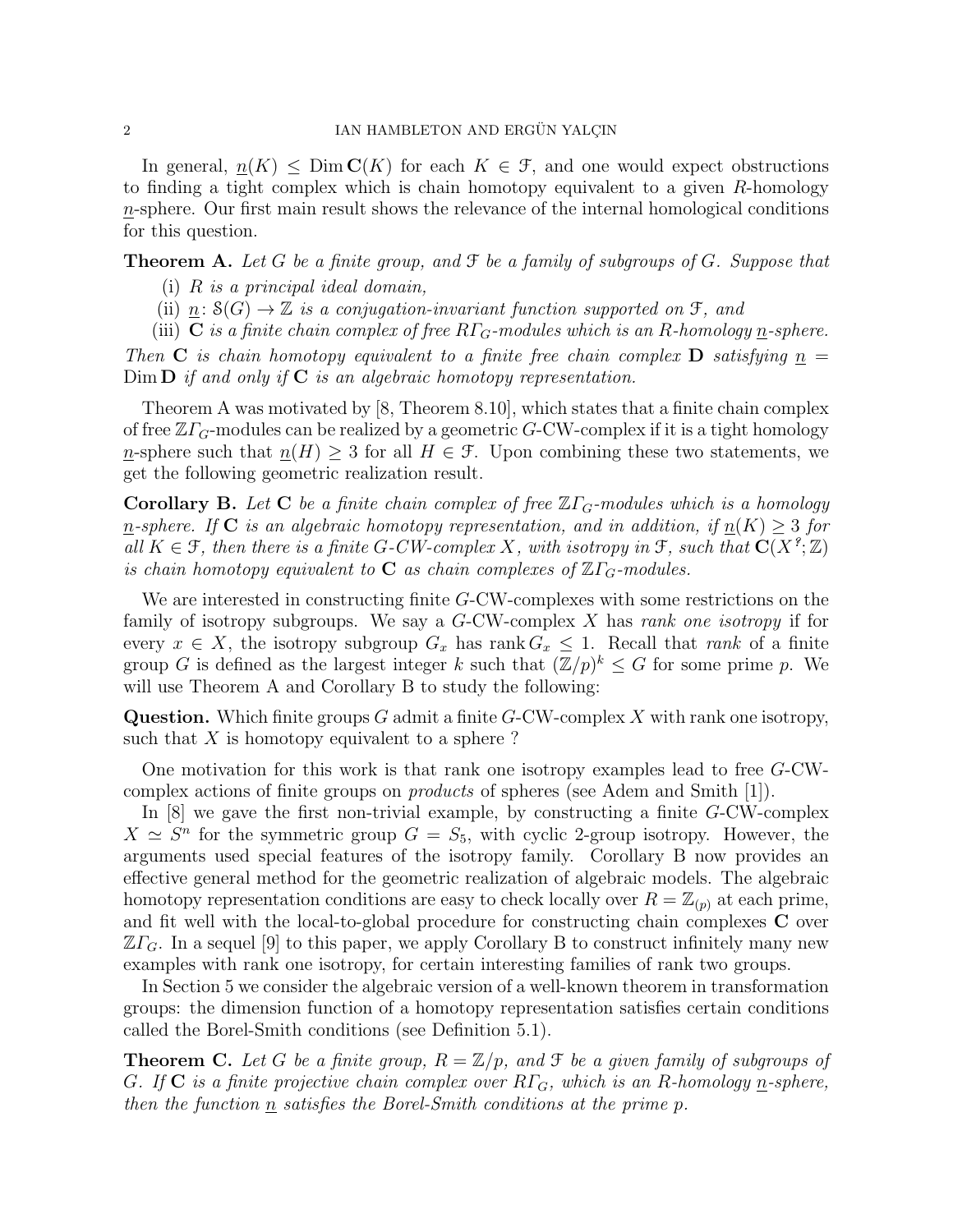A similar result was mentioned by Grodal and Smith in [7]. As an application of Theorem C, we show that such a finite projective chain complex over  $R\Gamma_G$  does not exist for the group  $G = \mathrm{Qd}(p)$  with respect to the family  $\mathcal F$  of rank 1 subgroups (see Example 5.13 and Proposition 5.14). This is an important group theoretic constraint on the existence question for geometric homotopy representations with rank one isotropy (see Unlü  $[13]$ ).

One of the main ideas in the proof of Theorem C is the reduction of a given chain complex of  $R\Gamma_{G}$ -module C to a chain complex over  $R\Gamma_{K/N}$  for a subquotient  $K/N$  appearing in the Borel-Smith conditions. For this reduction, we introduce inflation and deflation of modules over the orbit category, via restriction and induction associated to a certain functor  $F$  (see Section 4). Then we use spectral sequence arguments to conclude that the conditions given in the Borel-Smith conditions hold for these reduced chain complexes over  $R\Gamma_{K/N}$ .

Here is a brief outline of the paper. In Section 2 we give the precise setting and background definitions for the concepts just presented (see Definition 2.8) and prove the "only if" direction of Theorem A. The "if" direction of Theorem A is proved in Section 3, together with Corollary B. In Section 5 we discuss the Borel-Smith conditions and prove Theorem C.

Our methods involve the study of finite-dimensional chain complexes of finitely generated projective modules over the orbit category, called finite projective chain complexes, for short. Such chain complexes are the algebraic analogue of finitely-dominated G-CW complexes.

Acknowledgement. We would like to thank Alejandro Adem, Jesper Grodal and Jeff Smith for helpful conversations on various occasions. We also thank the referees for their many constructive comments and suggestions.

### 2. Algebraic homotopy representations

Let G be a finite group and  $\mathcal F$  be a family of subgroups of G which is closed under conjugations and taking subgroups. The orbit category  $\text{Or}_{\mathcal{F}}G$  is defined as the category whose objects are orbits of type  $G/K$ , with  $K \in \mathcal{F}$ , and where the morphisms from  $G/K$ to  $G/L$  are given by G-maps:

$$
\operatorname{Mor}_{\operatorname{Or}_{\mathcal{F}}G}(G/K, G/L) = \operatorname{Map}_G(G/K, G/L).
$$

The category  $\Gamma_G = \text{Or}_{\mathcal{F}} G$  is a small category, and we can consider the module category over  $\Gamma_G$  in the following sense. Let R be a commutative ring with 1. A (right)  $R\Gamma_G$ module M is a contravariant functor from  $\Gamma_G$  to the category of R-modules. We denote the R-module  $M(G/K)$  simply by  $M(K)$  and write  $M(f)$ :  $M(L) \rightarrow M(K)$  for a G-map  $f: G/K \to G/L$ .

The category of  $R\Gamma_{G}$ -modules is an abelian category, so the usual concepts of homological algebra, such as kernel, direct sum, exactness, projective module, etc., exist for  $R\Gamma_G$ -modules. A sequence of  $R\Gamma_G$ -modules  $0 \to A \to B \to C \to 0$  is exact if and only if

$$
0 \to A(K) \to B(K) \to C(K) \to 0
$$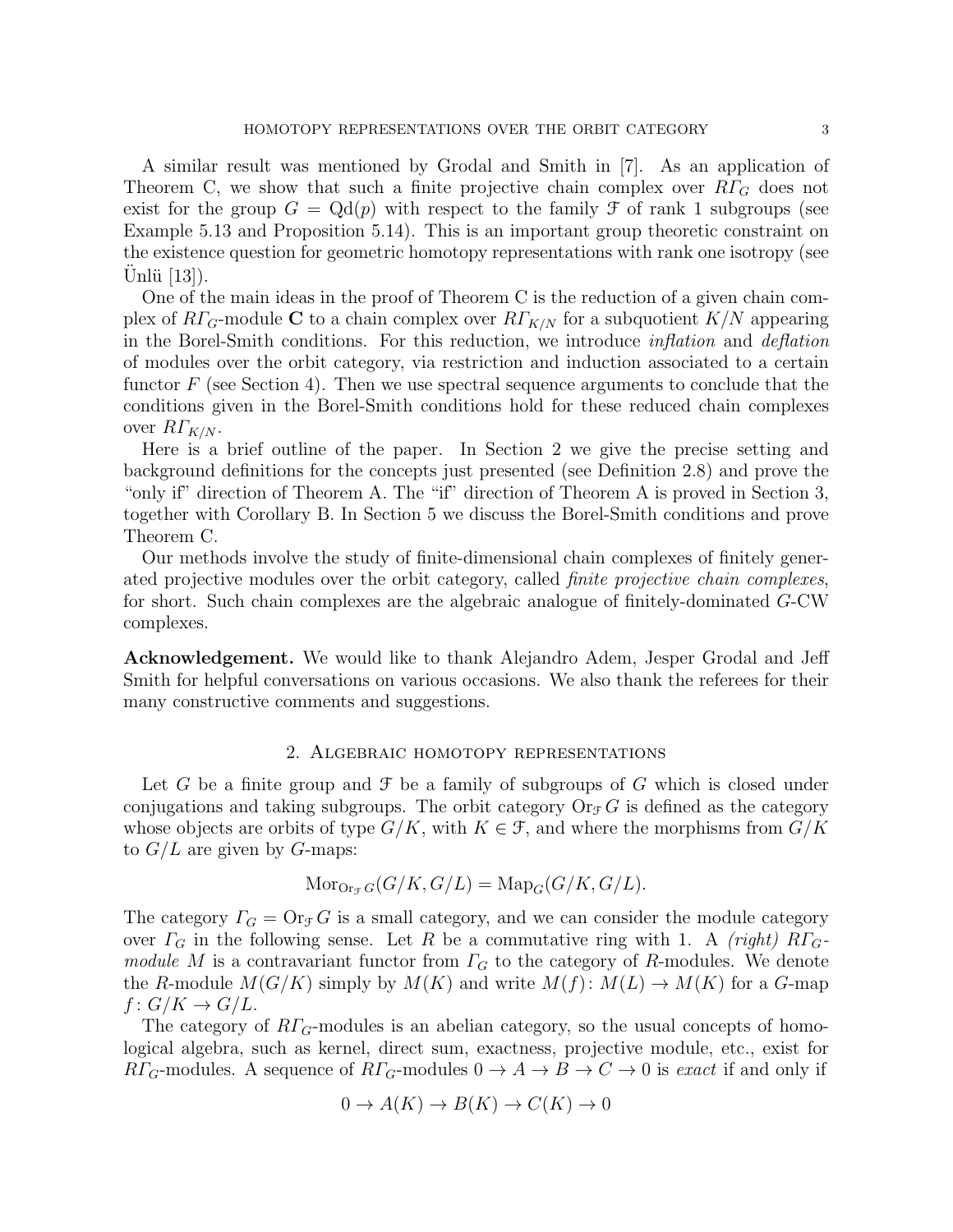is an exact sequence of R-modules for every  $K \in \mathcal{F}$ . For an  $R\Gamma_G$ -module M the Rmodule  $M(K)$  can also be considered as an  $RW_G(K)$ -module in an obvious way where  $W_G(K) = N_G(K)/K$ . We will follow the convention in [10] and consider  $M(K)$  as a right  $RW_G(K)$ -module. In particular, we will consider the sequence above as an exact sequence of right  $RW_G(K)$ -modules.

For each  $H \in \mathcal{F}$ , let  $F_H := R[G/H^?]$  denote the  $R\Gamma_G$ -module with values  $F_H(K) =$  $R[(G/H)^K]$  for every  $K \in \mathcal{F}$ , and where for every  $G$ -map  $f: G/L \to G/K$ , the induced map  $F_H(f) : R[(G/H)^K] \to R[(G/H)^L]$  is defined in the obvious way. By the Yoneda lemma, there is an isomorphism

$$
\text{Hom}_{R\Gamma_G}(R[G/H^?],M)\cong M(H)
$$

for every  $R\Gamma_G$ -module M. From this it is easy to show that the module  $R[G/H^?]$  is a projective module in the usual sense, for each  $H \in \mathcal{F}$ . An  $RT_G$ -module is called free if it is isomorphic to a direct sum of  $R\Gamma_G$ -modules of the form  $R[G/H^?]$ . It can be shown that an  $R\Gamma_G$ -module is projective if and only if it is a direct summand of a free module. The further details about the properties of modules over the orbit category can be found in [8] (see also Lück [10,  $\S 9, \S 17$ ] and tom Dieck [12,  $\S 10-11$ ]).

In this section we consider chain complexes C of  $R\Gamma_G$ -modules, with respect to a given family F. When we say a chain complex we always mean a non-negative complex, so  $C_i = 0$  for  $i < 0$ . We call a chain complex C projective (resp. free) if for all  $i \geq 0$ , the modules  $C_i$  are projective (resp. free). We say that a chain complex  $C$  is finite if  $C_i = 0$  for all  $i > n$ , for some  $n \geq 0$ , and the chain modules  $C_i$  are all finitely generated  $R\Gamma_G$ -modules.

Remark 2.1. Up to chain homotopy equivalence, there is no difference between finite projective chain complexes and finite-dimensional projective chain complexes with finitely generated homology (see [9, 3.6]). For this reason, our definitions and results are mostly stated for finite chain complexes.

We define the *support* of a chain complex **C** over  $R\Gamma_G$  as the family of subgroups

$$
Supp(\mathbf{C}) = \{ H \in \mathcal{F} \mid \mathbf{C}(H) \neq 0 \}.
$$

It is sometimes convenient to vary the family of subgroups.

**Definition 2.2.** If  $\mathcal{F} \subset \mathcal{G}$  are two families, the orbit category  $\Gamma_{G,\mathcal{F}} = \mathrm{Or}_{\mathcal{F}}G$  is a fullsubcategory of  $\Gamma_{G, \mathcal{G}} = \text{Or}_{\mathcal{G}} G$ . If M is a module over  $R\Gamma_{G, \mathcal{F}}$ , then we define  $\text{Inc}_{\mathcal{F}}^{\mathcal{G}}(M)(H) =$  $M(H)$ , if  $H \in \mathcal{F}$ , and zero otherwise. Similarly, for a module N over  $R\Gamma_{G,\mathcal{G}}$ , define  $\text{Res}_{\mathcal{F}}^{\mathcal{G}}(N)(H) = N(H)$ , for  $H \in \mathcal{F}$ . We extend to maps and chain complexes similarly. Note that  $\text{Supp}(\text{Inc}_{\mathcal{F}}^{\mathcal{G}}(\mathbf{C})) = \text{Supp}(\mathbf{C}),$  and  $\text{Supp}(\text{Res}_{\mathcal{F}}^{\mathcal{G}}(\mathbf{D})) = \text{Supp}(\mathbf{D}) \cap \mathcal{F}.$ 

Given a G-CW-complex X, there is an associated chain complex of  $RT_G$ -modules over the family of all subgroups

$$
\mathbf{C}(X^?, R): \cdots \to R[X_n]^? \xrightarrow{\partial_n} R[X_{n-1}] \to \cdots \xrightarrow{\partial_1} R[X_0]^? \to 0
$$

where  $X_i$  denotes the set of (oriented) *i*-dimensional cells in X and  $R[X_i^2]$  is the  $R\Gamma_G$ module defined by  $R[X_i^{\{1\}}](H) = R[X_i^H]$  for every  $H \leq G$ . We denote the homology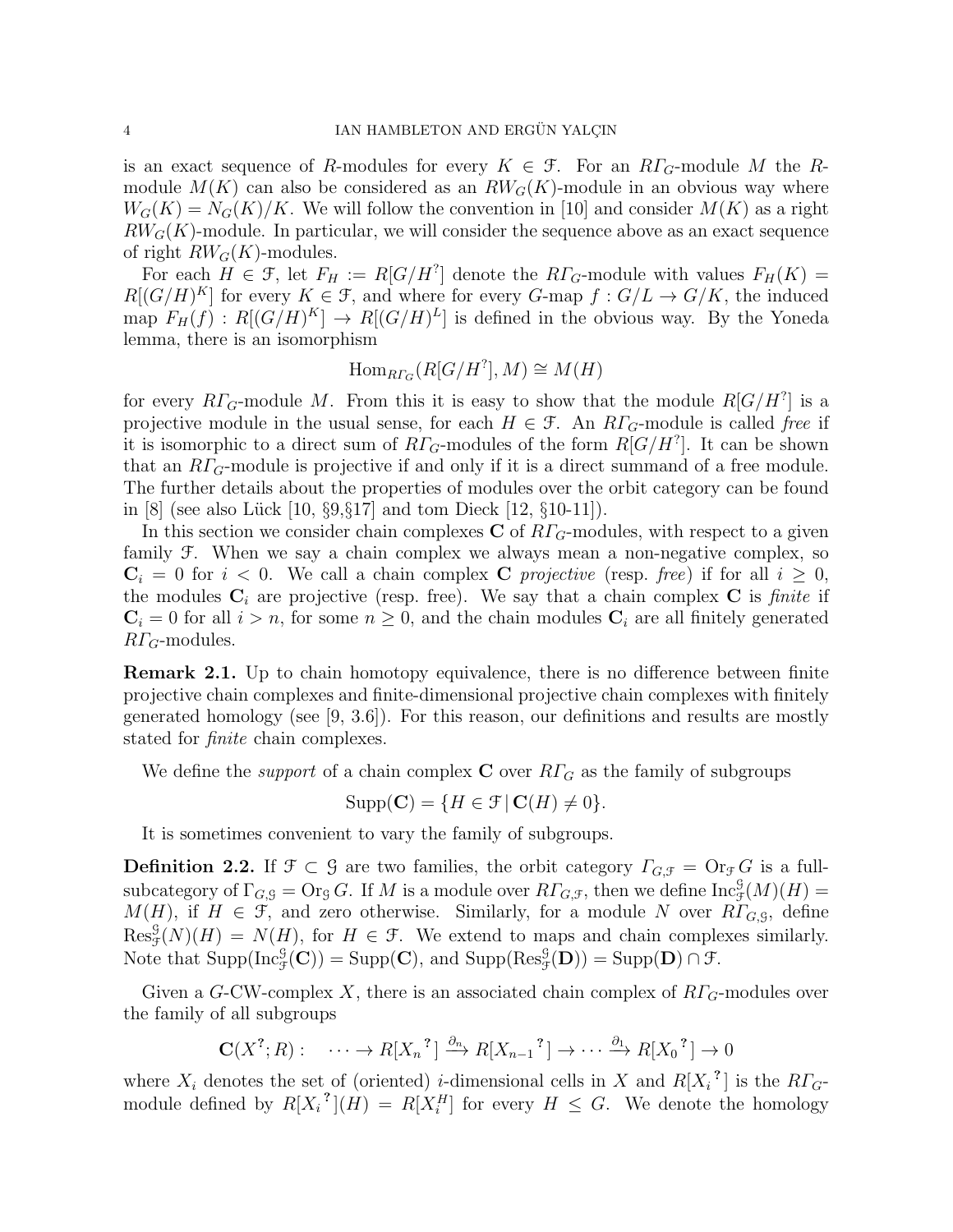of this complex by  $H_*(X^?; R)$ . The chain complex  $\mathbf{C}(X^H; R)$  is actually defined for all subgroups  $H \leq G$ , but for a given family of subgroups  $\mathcal{F}$ , we can restrict its values from  $Or(G)$  to the full sub-category  $Or_{\mathcal{F}} G$ .

The smallest family containing all the isotropy subgroups  $\{G_x | x \in X\}$  is

$$
\mathfrak{Iso}(X) = \{ H \le G \, | \, X^H \neq \emptyset \}
$$

and this motivates our notion of support for algebraic chain complexes. In particular, we have

$$
Supp(Res_{\mathcal{F}}(\mathbf{C}(X^?;R))) = \mathcal{F} \cap \mathfrak{Iso}(X).
$$

If the family  $\mathcal F$  includes all the isotropy subgroups of X, then the complex  $\mathbf C(X^?;R)$  is a chain complex of free  $R\Gamma$ <sub>G</sub>-modules, hence projective  $R\Gamma$ <sub>G</sub>-modules, but otherwise the chain modules  $R[X_n^2]$  may not be projective over  $R\Gamma_G$ .

Given a finite-dimensional  $G$ -CW-complex  $X$ , there is a *dimension function* 

$$
\text{Dim } X \colon \mathcal{S}(G) \to \mathbb{Z},
$$

given by  $(Dim X)(H) = \dim X^H$  for all  $H \in S(G)$  where  $S(G)$  denote the set of all subgroups of G. By convention, we set dim  $\emptyset = -1$  for the dimension of the empty set. In a similar way, we define the following.

Definition 2.3. The (chain) dimension function of a finite-dimensional chain complex C over  $R\Gamma_G$  is defined as the function  $\text{Dim }\mathbf{C} \colon \mathcal{S}(G) \to \mathbb{Z}$  which has the value

$$
(\text{Dim }\mathbf{C})(H) = \dim \mathbf{C}(H)
$$

for all  $H \in \mathcal{F}$ , where the *dimension* of a chain complex of R-modules is defined as the largest integer d such  $C_d \neq 0$  (hence the zero complex has dimension -1). If  $H \notin \mathcal{F}$ , then we set  $(Dim \mathbf{C})(H) = -1$ .

The dimension function  $\text{Dim } \mathbf{C} \colon \mathcal{S}(G) \to \mathbb{Z}$  is *conjugation-invariant*, meaning that it takes the same value on conjugate subgroups of G. The term super class function is often used for such functions.

**Definition 2.4.** The *support* of a super class function  $\underline{n}$  is defined as the set

$$
Supp(\underline{n}) = \{ H \le G \colon \underline{n}(H) \neq -1 \}.
$$

We say that a super class function  $n: S(G) \to \mathbb{Z}$  is supported on F, if  $\text{Supp}(n) \subseteq \mathcal{F}$ . Note that  $\text{Supp}(\mathbf{C}) \subseteq \mathcal{F}$  is the support of the dimension function Dim C of a chain complex C over  $R\Gamma_G$ .

In a similar way, we can define the homological dimension function of a chain complex C of  $R\Gamma_G$ -modules as the function HomDim C:  $\mathcal{S}(G) \to \mathbb{Z}$  where for each  $H \in \mathcal{F}$ , the integer

 $(HomDim C)(H) = \text{hdim } C(H)$ 

is defined as the largest integer d such that  $H_d(\mathbf{C}(H)) \neq 0$ . If  $H \notin \mathcal{F}$ , then we set  $n(H) = -1$ , as before.

Let us write  $(H) \leq (K)$  whenever  $g^{-1}Hg \leq K$  for some  $g \in G$ . Here  $(H)$  denotes the set of subgroups conjugate to H in G. The notation  $(H) < (K)$  means that  $(H) \leq (K)$ but  $(H) \neq (K)$ .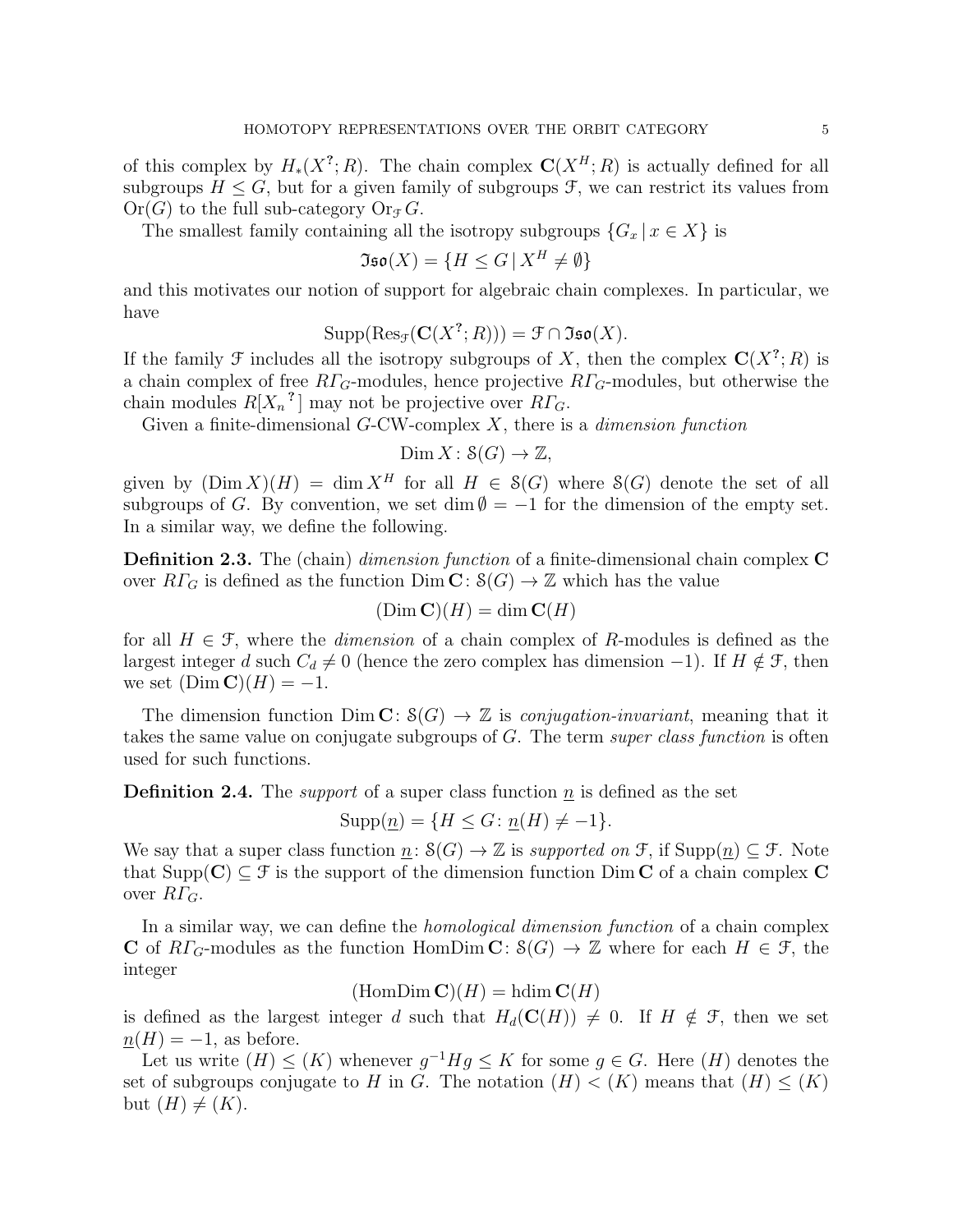**Definition 2.5.** We call a function  $n: S(G) \to \mathbb{Z}$  monotone if it satisfies the property that  $n(H) \geq n(K)$  whenever  $(H) \leq (K)$ . We say that a monotone function n is strictly monotone if  $\underline{n}(H) > \underline{n}(K)$ , whenever  $(H) < (K)$ .

We have the following:

**Lemma 2.6.** The (chain) dimension function of every finite-dimensional projective chain complex  $C$  of  $R\Gamma$ <sub>G</sub>-modules is monotone.

*Proof.* Let  $(L) \leq (K)$ . If  $n(K) = -1$ , then the inequality  $n(L) \geq n(K)$  is clear. So assume  $n(K) = n \neq -1$ . Then  $\mathbb{C}_n(K) \neq 0$ . By the decomposition theorem for projective  $R\Gamma_G$ -modules [12, Chap. I, Theorem 11.18], every projective  $R\Gamma_G$ -module P is of the form  $P \cong \bigoplus_H E_H P_H$ , where  $H \in \mathcal{F}$  and  $P_H$  is a projective  $N_G(H)/H$ -module. Here the  $R\Gamma_G$ -module  $E_H P_H$  is defined by

$$
E_H P_H(?) = P_H \otimes_{RN_G(H)/H} RMap_G(G/?, G/H).
$$

Applying this decomposition theorem to  $\mathbf{C}_n$ , we observe that  $\mathbf{C}_n$  must have a summand  $E_H P_H$  with  $(K) \leq (H)$ . But then  $\mathbb{C}_n(L) \neq 0$ , and hence  $\underline{n}(L) \geq \underline{n}(K)$ .

We are particularly interested in chain complexes which have the homology of a sphere when evaluated at every  $K \in \mathcal{F}$ . To specify the restriction maps in dimension zero, we will consider chain complexes C which are equipped with an augmentation map  $\varepsilon: \mathbb{C}_0 \to \mathbb{R}$ such that  $\varepsilon \circ \partial_1 = 0$ . Here <u>R</u> denotes the constant functor, and we assume that  $\varepsilon(H)$  is surjective for  $H \in \text{Supp}(\mathbb{C})$ . We often consider  $\varepsilon$  as a chain map  $\mathbb{C} \to \underline{R}$  by considering  $\underline{R}$ as a chain complex over  $R\Gamma$ <sub>G</sub> which is concentrated at zero. We denote a chain complex with an augmentation as a pair  $(C, \varepsilon)$ .

By the *reduced homology* of a complex  $(C, \varepsilon)$ , we always mean the homology of the augmented chain complex

$$
\widetilde{\mathbf{C}} = \{\cdots \to \mathbf{C}_n \xrightarrow{\partial_n} \cdots \to \mathbf{C}_2 \xrightarrow{\partial_2} \mathbf{C}_1 \xrightarrow{\partial_1} \mathbf{C}_0 \xrightarrow{\varepsilon} \underline{R} \to 0\}
$$

where <u>R</u> is considered to be at dimension  $-1$ . Note that the complex  $\tilde{C}$  is the  $-1$  shift of the mapping cone of the chain map  $\varepsilon: \mathbf{C} \to \underline{R}$ .

**Definition 2.7.** Let  $\underline{n}$  be a super class function supported on  $\mathcal{F}$ , and let **C** be a chain complex over  $R\Gamma_G$  with respect to a family  $\mathcal F$  of subgroups.

- (i) We say that C is an R-homology n-sphere if there is an augmentation map  $\varepsilon: \mathbb{C} \to$  $\underline{R}$  such that the reduced homology of  $\mathbf{C}(K)$  is the same as the homology of an  $n(K)$ -sphere (with coefficients in R) for all  $K \in \mathcal{F}$ .
- (ii) We say that C is *oriented* if the  $W_G(K)$ -action on the homology of  $C(K)$  is trivial for all  $K \in \mathcal{F}$ .

Note that we do not assume that the dimension function is strictly monotone as in Definition II.10.1 in [12].

In transformation group theory, a  $G$ -CW-complex  $X$  is called a *homotopy representation* if  $X^H$  is homotopy equivalent to the sphere  $S^{\underline{n}(H)}$  where  $\underline{n}(H) = \dim X^H$  for every  $H \leq G$ (see tom Dieck [12, Section II.10]). We now introduce an algebraic analogue of this useful notion for chain complexes over the orbit category.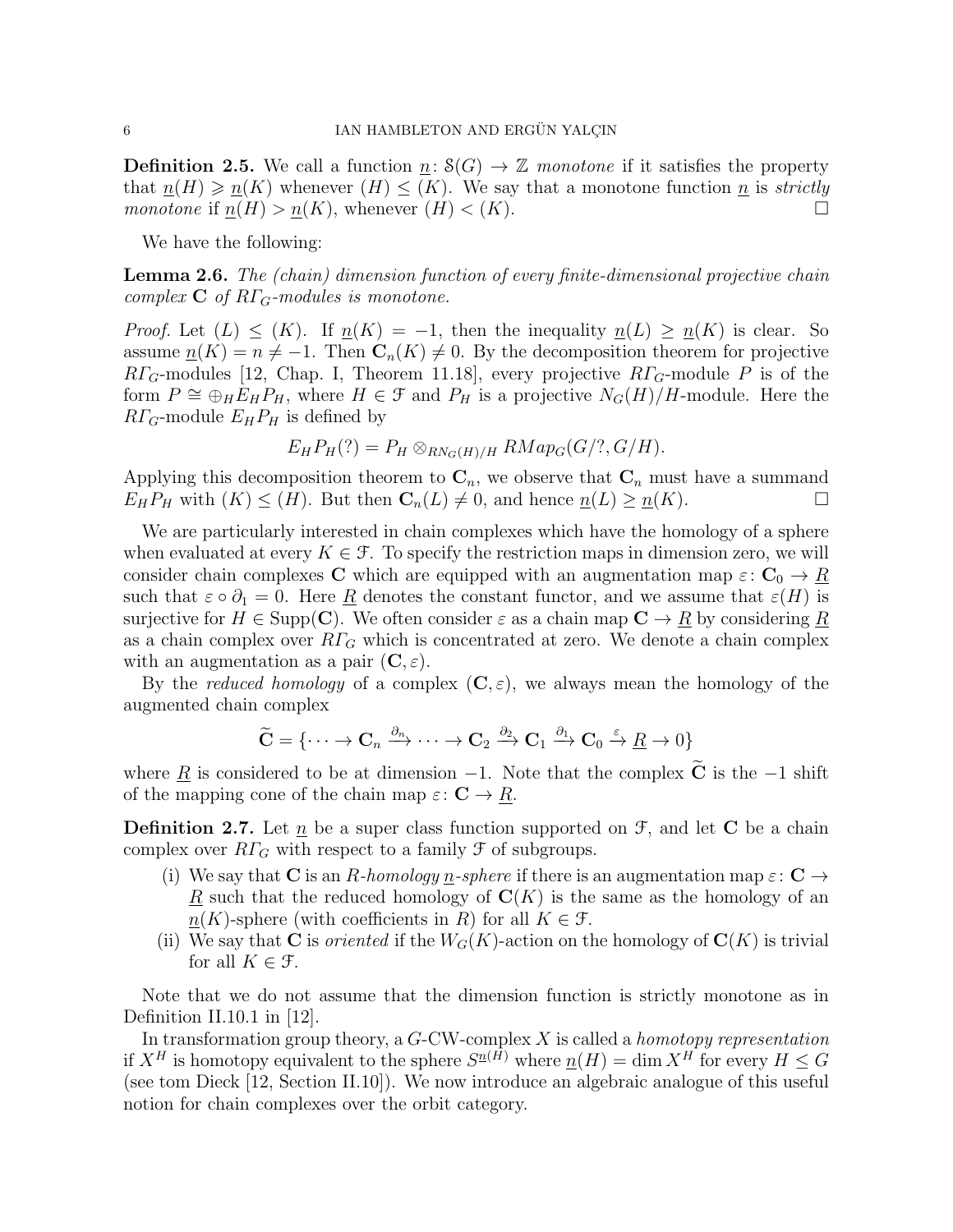In [12, II.10], there is a list of properties that are satisfied by homotopy representations. We will use algebraic versions of these properties to define an analogous notion for chain complexes.

**Definition 2.8.** Let C be a finite projective chain complex over  $R\Gamma_G$ , which is an Rhomology n-sphere. We say C is an *algebraic homotopy representation* (over R) if

- (i) The function  $n$  is a monotone function.
- (ii) If  $H, K \in \mathcal{F}$  are such that  $n = n(K) = n(H)$ , then for every G-map  $f: G/H \to$  $G/K$  the induced map  $\mathbf{C}(f): \mathbf{C}(K) \to \mathbf{C}(H)$  is an R-homology isomorphism.
- (iii) Suppose  $H, K, L \in \mathcal{F}$  are such that  $H \leq K, L$  and let  $M = \langle K, L \rangle$  be the subgroup of G generated by K and L. If  $n = n(H) = n(K) = n(L) > -1$ , then  $M \in \mathcal{F}$ and  $n = n(M)$ .

Note that conditions (ii) and (iii) of Definition 2.8 are automatic if the dimension function  $\underline{n}$  is strictly monotone. Under condition (iii), the isotropy family  $\mathcal F$  has an important maximality property.

**Proposition 2.9.** Let n be a super class function and let  $C$  be a projective chain complex of  $R\Gamma_G$ -modules, which is an R-homology n-sphere. If condition (iii) holds, then for each  $H \in \mathcal{F}$ , the set of subgroups  $\mathcal{F}_H = \{K \in \mathcal{F} \mid (H) \leq (K), \underline{n}(K) = \underline{n}(H) > -1\}$  has a unique maximal element, up to conjugation.

*Proof.* Clear by induction from the statement of condition (iii).

In the remainder of this section we will assume that  $R$  is a principal ideal domain. The important examples for us are  $R = \mathbb{Z}_{(p)}$  or  $R = \mathbb{Z}$ . The main result of this section is the following proposition.

**Proposition 2.10.** Let n be a super class function and  $C$  be a finite projective chain complex over  $R\Gamma_G$ , which is an R-homology n-sphere. Assume that R is a principal ideal domain. If the equality  $n = Dim C$  holds, then C is an algebraic homotopy representation.

Before we prove Proposition 2.10, we make some observations and give some definitions for projective chain complexes.

**Lemma 2.11.** Let C be a projective chain complex over  $R\Gamma_G$ . Then, for every G-map  $f: G/H \to G/K$ , the induced map  $\mathbf{C}(f): \mathbf{C}(K) \to \mathbf{C}(H)$  is an injective map with an R-torsion free cokernel.

*Proof.* It is enough to show that if P a projective  $R\Gamma$ <sub>G</sub>-module, then for every G-map  $f: G/H \to G/K$ , the induced map  $P(f): P(K) \to P(H)$  is an injective map with a torsion free cokernel. Since every projective module is a direct summand of a free module, it is enough to prove this for a free module  $P = R[X^?]$ , where X is a finite G-set. Let  $f: G/H \to G/K$  be the G-map defined by  $f(H) = gK$ . Then the induced map  $P(f): R[X^K] \to R[X^H]$  is the linearization of the map  $X^K \to X^H$  given by  $x \mapsto gx$ . Since this map is one-to-one, we can conclude that  $P(f)$  is injective with torsion free  $\Box$ cokernel.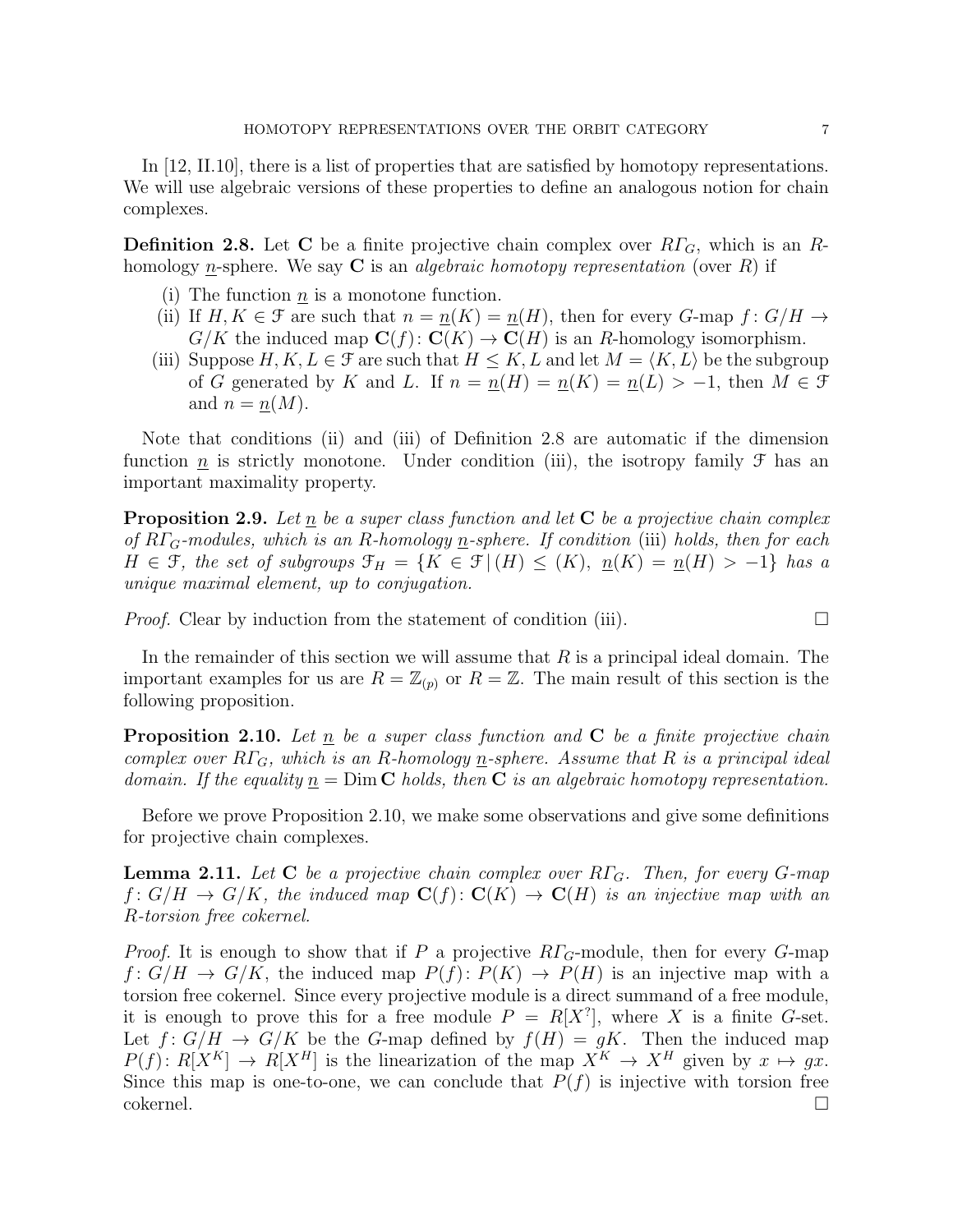When  $H \leq K$  and  $f: G/H \to G/K$  is the G-map defined by  $f(gH) = gK$  for each  $g \in G$ , then we denote the induced map  $\mathbf{C}(f) \colon \mathbf{C}(K) \to \mathbf{C}(H)$  by  $r_H^K$  and call it the *restriction* map. When H and K are conjugate, so that  $K = x^{-1}Hx$  for some  $x \in G$ , then the map  $\mathbf{C}(f): \mathbf{C}(K) \to \mathbf{C}(H)$  induced by the G-map  $f: G/H \to G/K$  defined by  $f(gH) = gxK$  for each  $g \in G$ , is called the *conjugation* map and usually denoted by  $c_K^g$ . Every G-map can be written as a composition of two G-maps of the above two types, so every induced map  $\mathbf{C}(f): \mathbf{C}(K) \to \mathbf{C}(H)$  can be written as a composition of restriction and conjugation maps.

Since conjugation maps have inverses, they are always isomorphisms. So, the condition (ii) of Definition 2.8 is actually a statement only about restriction maps. To study the restriction maps more closely, we consider the image of  $r_H^K: \mathbf{C}(K) \to \mathbf{C}(H)$  for a pair  $H \leq K$  and denote it by  $\mathbf{C}_H^K$ . Note that  $\mathbf{C}_H^K$  is a subcomplex of  $\mathbf{C}(H)$  as a chain complex of R-modules. We also remark that  $\mathbb{C}_H^K$  is isomorphic to  $\mathbb{C}(K)$ , as a chain complex of R-modules, by Lemma 2.11, whenever  $C$  is a projective chain complex.

**Lemma 2.12.** Let C be a projective chain complex over  $R\Gamma_G$ . Suppose that  $K, L \in \mathcal{F}$  are such that  $H \leq K$  and  $H \leq L$ , and let  $M = \langle K, L \rangle$  be the subgroup generated by K and L. If  $\mathbf{C}_H^K \cap \mathbf{C}_H^L \neq 0$  then  $M \in \mathcal{F}$ , and hence we have  $\mathbf{C}_H^K \cap \mathbf{C}_H^L = \mathbf{C}_H^M$ .

*Proof.* As before it is enough to prove this for a free  $R\Gamma_G$ -module  $P = R[X^?]$  where X is a finite G-set whose isotropy subgroups lie in  $\mathcal{F}$ . The restriction maps  $r_H^K$  and  $r_H^L$  are linearizations of the maps  $X^K \to X^H$  and  $X^L \to X^H$ , respectively, which are defined by inclusion of subsets. Then it is clear that the intersection of images of  $r_H^K$  and  $r_H^L$  (if non-zero) would be  $R[X^K \cap X^L]$ , considered as an R-submodule of  $R[X^H]$ . We have  $X^K \cap X^L = X^M$  where  $M = \langle K, L \rangle$ . Therefore, if  $\mathbb{C}_H^K \cap \mathbb{C}_H^L \neq 0$ , then we must have  $X^M \neq \emptyset$  which implies that  $M \in \mathcal{F}$ . Thus  $\mathbf{C}_H^M$  is defined and we can write  $\mathbf{C}_H^K \cap \mathbf{C}_H^L = \mathbf{C}_H^M$  by the above fixed point formula.

Now, we are ready to prove Proposition 2.10.

Proof of Proposition 2.10. The first condition in Definition 2.8 follows from Lemma 2.6. For (ii) and (iii), we use the arguments similar to the arguments given in II.10.12 and II.10.13 in [12].

To prove (ii), let  $f: G/H \to G/K$  be a G-map. By Lemma 2.11, the induced map  $\mathbf{C}(f): \mathbf{C}(K) \to \mathbf{C}(H)$  is injective with torsion free cokernel. Let **D** denote the cokernel of  $C(f)$ . Then we have a short exact sequence of R-modules

$$
0 \to \mathbf{C}(K) \to \mathbf{C}(H) \to \mathbf{D} \to 0
$$

where both  $\mathbf{C}(K)$  and  $\mathbf{C}(H)$  have dimension n. Now consider the long exact reduced homology sequence (with coefficients in  $R$ ) associated to this short exact sequence:

$$
\cdots \to 0 \to H_{n+1}(\mathbf{D}) \to H_n(\mathbf{C}(K)) \xrightarrow{f^*} H_n(\mathbf{C}(H)) \to H_n(\mathbf{D}) \to \cdots
$$

Note that **D** has dimension less than or equal to n, so  $H_{n+1}(\mathbf{D}) = 0$  and  $H_n(\mathbf{D})$  is torsion free. Since  $H_n(\mathbf{C}(K)) = H_n(\mathbf{C}(H)) = R$ , it follows that  $f^*$  is an isomorphism. Since both  $\mathbf{C}(K)$  and  $\mathbf{C}(H)$  have no other reduced homology, we conclude that  $\mathbf{C}(f)$ induces an R-homology isomorphism between associated augmented complexes. Since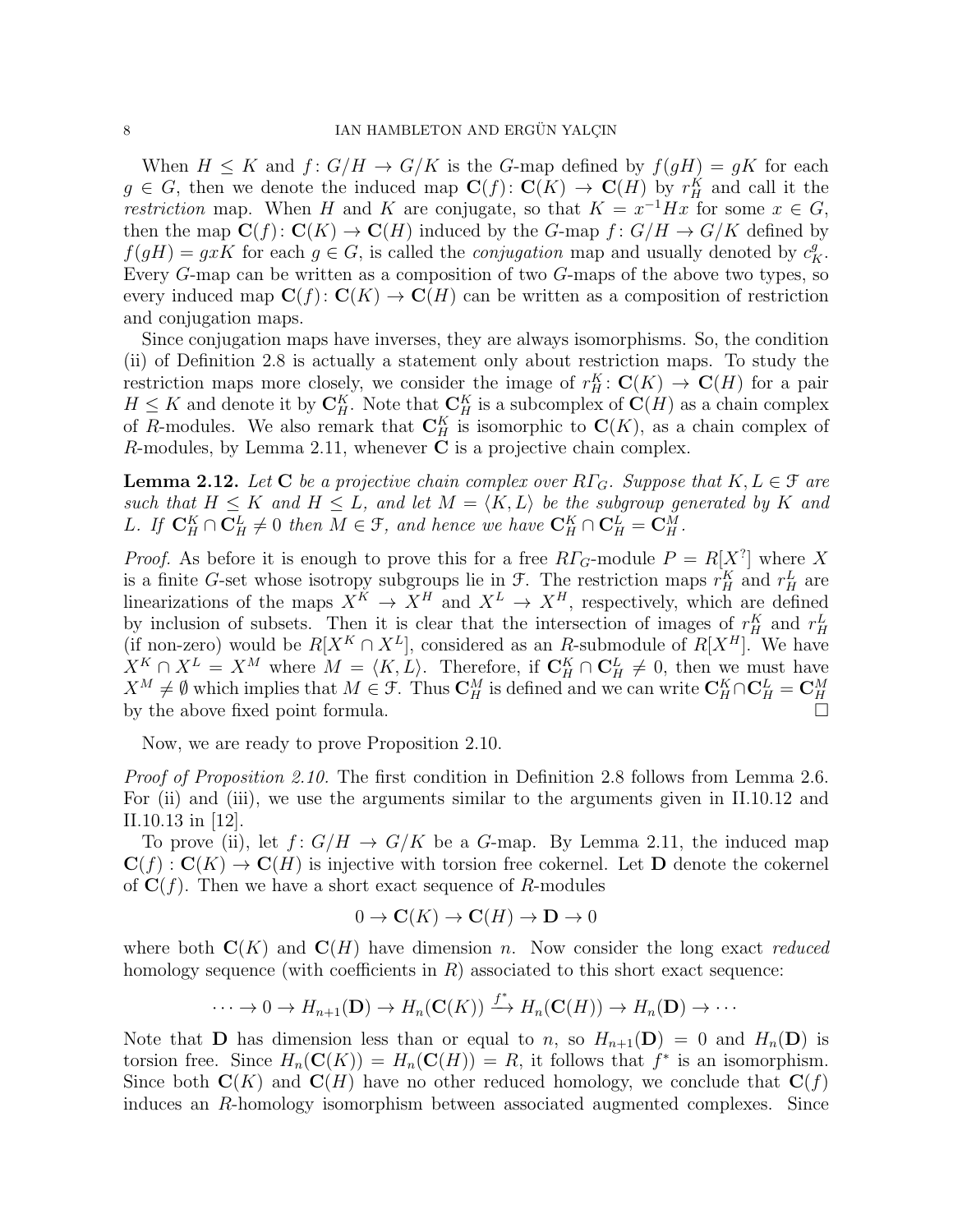the induced map  $R(f): R(K) \to R(H)$  is the identity map id:  $R \to R$ , the chain map  $\mathbf{C}(f): \mathbf{C}(K) \to \mathbf{C}(H)$  is an R-homology isomorphism.

To prove (iii), observe that there is a Mayer-Vietoris type exact sequence associated to the pair of complexes  $\mathbf{C}_H^K$  and  $\mathbf{C}_H^L$  which gives an exact sequence of the form

$$
0 \to H_n(\mathbf{C}_H^K \cap \mathbf{C}_H^L) \to H_n(\mathbf{C}_H^K) \oplus H_n(\mathbf{C}_H^L) \to H_n(\mathbf{C}_H^K + \mathbf{C}_H^L) \to H_{n-1}(\mathbf{C}_H^K \cap \mathbf{C}_H^L) \to 0.
$$

Here we again take the homology sequence as the reduced homology sequence.

Let  $i^K: \mathbf{C}_H^K \to \mathbf{C}(H)$ ,  $i_H^L: \mathbf{C}_H^L \to \mathbf{C}(H)$ , and  $j: \mathbf{C}_H^K + \mathbf{C}_H^L \to \mathbf{C}(H)$  denote the inclusion maps. We have zero on the left-most term since  $\mathbf{C}_H^K + \mathbf{C}_H^L$  is an *n*-dimensional complex. To see the zero on the right-most term, note that by Lemma 2.11,  $\mathbf{C}_H^K \cong \mathbf{C}(K)$  and  $\mathbf{C}_H^L \cong \mathbf{C}(L)$  as chain complexes of R-modules, so they have the same homology. This gives that  $H_i(\mathbf{C}_H^K) = H_i(\mathbf{C}_H^L) = 0$  for  $i \leq n - 1$ .

Also note that by part (ii), the composition

$$
H_n(\mathbf{C}(K)) \cong H_n(\mathbf{C}_H^K) \xrightarrow{i^K} H_n(\mathbf{C}_H^K + \mathbf{C}_H^L) \xrightarrow{j_*} H_n(\mathbf{C}(H))
$$

is an isomorphism. So,  $j_*$  is surjective. Since  $H_{n+1}(\mathbf{C}(H)/(\mathbf{C}_H^K+\mathbf{C}_H^L))=0$ , we see that  $j_*$  is also injective. Therefore,  $j_*$  is an isomorphism. This implies that  $i_*^K$  is an isomorphism. Similarly one can show that  $i^L_*: H_n(\mathbf{C}_H^L) \to H_n(\mathbf{C}_H^K + \mathbf{C}_H^L)$  is also an isomorphism. Using these isomorphisms and looking at the exact sequence above, we conclude that  $H_n(\tilde{\mathbf{C}}_H^K \cap \mathbf{C}_H^L) \cong R$  and  $H_i(\mathbf{C}_H^K \cap \mathbf{C}_H^L) = 0$  for  $i \leq n-1$ . So,  $\mathbf{C}_H^K \cap \mathbf{C}_H^L$  is an R-homology n-sphere.

Since  $n > -1$ , this implies that  $\mathbf{C}_H^K \cap \mathbf{C}_H^L \neq 0$ , and hence  $M = \langle K, L \rangle \in \mathcal{F}$  by Lemma 2.12. Moreover,  $\mathbf{C}_H^K \cap \mathbf{C}_H^L = \mathbf{C}_H^M$ . This proves that  $\underline{n}(M) = n$  as desired.

# 3. The Proof of Theorem A

In this section we will again assume that  $R$  is a principal ideal domain. The main examples for us are  $R = \mathbb{Z}_{(p)}$  or  $R = \mathbb{Z}$ , as before.

**Definition 3.1.** We say a chain complex C of  $R\Gamma_G$ -modules is tight at  $H \in \mathcal{F}$  if

$$
\dim \mathbf{C}(H) = \text{hdim }\mathbf{C}(H).
$$

We call a chain complex of  $R\Gamma_G$ -modules tight if it is tight at every  $H \in \mathcal{F}$ .

Suppose that C is a finite projective complex over  $R\Gamma$ <sub>G</sub> which is an R-homology  $n$ sphere. If  $\bf{C}$  is chain homotopy equivalent to a tight complex, then Proposition 2.10 shows that C is an algebraic homotopy representation. This establishes one direction of Theorem A. The other direction uses the assumption that the chain modules of  $C$  are free over  $R\Gamma_G$ .

**Theorem 3.2.** Let  $C$  be a finite chain complex of free  $R\Gamma_G$ -modules which is a homology <u>n</u>-sphere. If C is an algebraic homotopy representation over R, then C is chain homotopy equivalent to a finite free chain complex  $\bf{D}$  which is tight.

**Remark 3.3.** If C is a finite projective chain complex, then the analogous result holds for a sufficiently large k-fold join tensor product  $\mathbf{C}' = \varkappa_k \mathbf{C}$ , by [8, Theorem 7.6].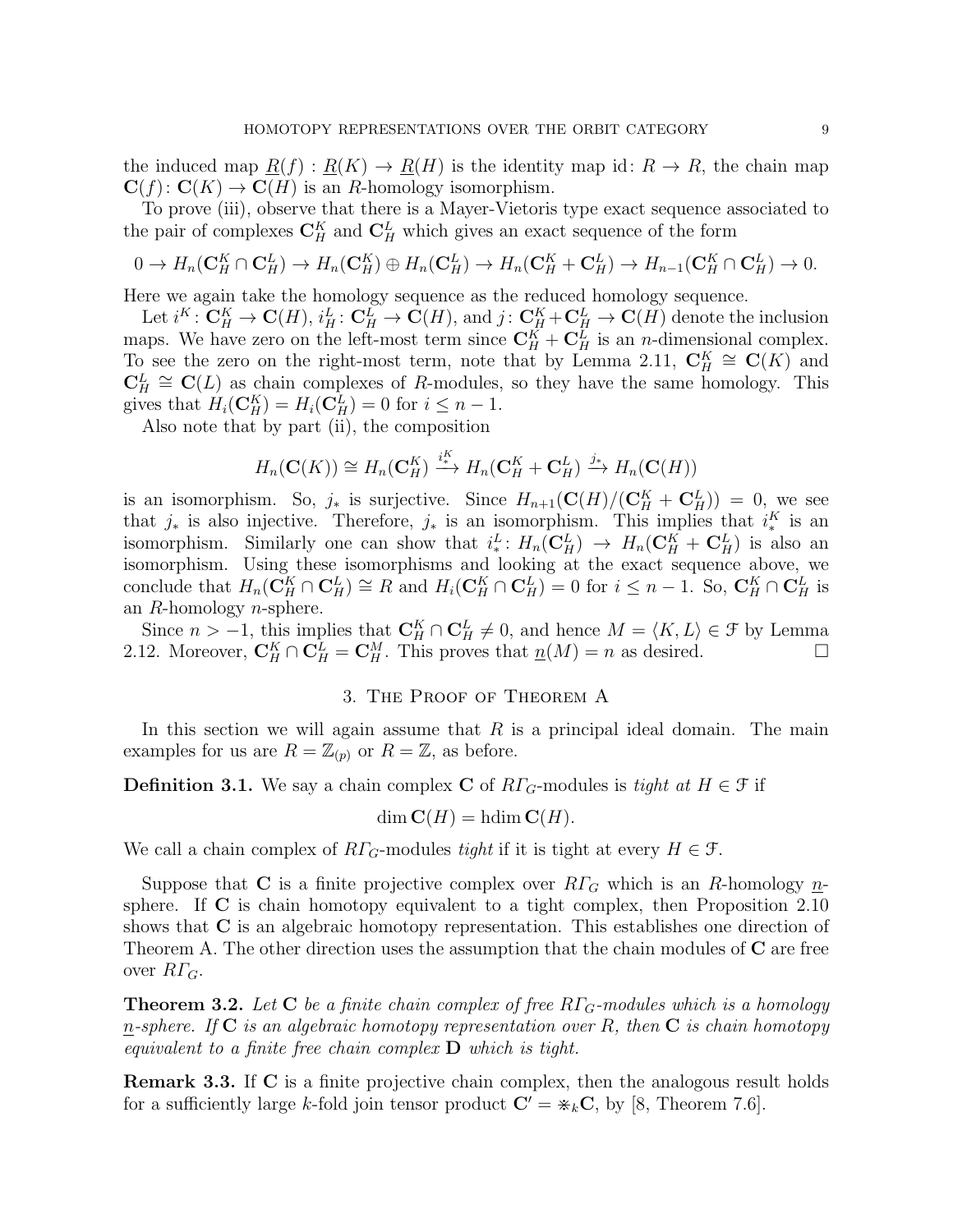We need to show that the complex C can be made tight at each  $H \in \mathcal{F}$  by replacing it with a chain complex homotopic to C. The proof is given in several steps.

3A. Tightness at maximal isotropy subgroups. Let  $H$  be a maximal element in F. Consider the subcomplex  $\mathbf{C}^{(H)}$  of C formed by free summands of C isomorphic to  $R[G/H^2]$ . Note that  $\mathbf{C}^{(H)}$  is a submodule because  $\text{Hom}_{R\Gamma_G}(R[G/H^2], R[G/K^2]) \neq 0$ only if  $(H) \leq (K)$ , and since H is maximal, we have  $\partial_i(\mathbf{C}_i^{(H)})$  $\binom{(H)}{i}\ \subseteq\ \mathbf{C}^{(H)}_{i-1}$  $i-1 \atop i-1}$  for all *i*. The complex  $\mathbf{C}^{(H)}$  is a complex of isotypic modules of type  $R[G/H^2]$ . Recall that free  $R\Gamma_G$ module F is called *isotypic* of type  $G/H$  if it is isomorphic to a direct sum of copies of a free module  $R[G/H^2]$ , for some  $H \in \mathcal{F}$ . For extensions involving isotypic modules we have the following:

Lemma 3.4. Let

$$
\mathcal{E} \colon 0 \to F \to F' \to M \to 0
$$

be a short exact sequence of  $R\Gamma_G$ -modules such that both F and F' are isotypic free modules of the same type  $G/H$ . If  $M(H)$  is R-torsion free, then  $\mathcal E$  splits and  $M$  is stably free.

*Proof.* This is Lemma 8.6 of [8]. The assumption that R is a principal ideal domain ensures that finitely generated R-torsion free modules are free.

Note that  $\mathbf{C}^{(H)}(H) = \mathbf{C}(H)$ , since H is maximal in F. This means that  $\mathbf{C}^{(H)}$  is a finite free chain complex over  $R\Gamma_G$  of the form

$$
\mathbf{C}^{(H)} \colon 0 \to F_d \to F_{d-1} \to \cdots \to F_1 \to F_0 \to 0
$$

which is a R-homology  $n(H)$ -sphere, with  $n(H) \leq d$ .

**Lemma 3.5.** Let **C** be a finite chain complex of free  $R\Gamma_G$ -modules. Then **C** is chain homotopy equivalent to a finite free chain complex  $D$  which is tight at every maximal element  $H \in \mathcal{F}$ .

*Proof.* We apply [8, Proposition 8.7] to the subcomplex  $\mathbf{C}^{(H)}$ , for each maximal element  $H \in \mathcal{F}$ . The key step is provided by Lemma 3.4.

**3B. The inductive step.** To make the complex C tight at every  $H \in \mathcal{F}$  we use a downward induction, but the situation at an intermediate step is more complicated than the first step considered above.

Suppose that  $H \in \mathcal{F}$  is such that C is tight at every  $K \in \mathcal{F}$  such that  $(K) > (H)$ . Let  $\mathbf{C}^{(H)}$  denote the subcomplex of C with free summands of type  $R[G/K^2]$  satisfying  $(H) \leq (K)$ . In a similar way, we can define the subcomplex  $\mathbb{C}^{>(H)}$  of C whose free summands are of type  $R[G/K^2]$  with  $(H) < (K)$ . The complex  $\mathbb{C}^{>(H)}$  is a subcomplex of  $\mathbf{C}^{(H)}$ . Let us denote the quotient complex  $\mathbf{C}^{(H)}/\mathbf{C}^{>(H)}$  by  $\mathbf{C}_{(H)}$ . The complex  $\mathbf{C}_{(H)}$  is isotypic with isotropy type  $R[G/H^2]$ . We have a short exact sequence of chain complexes of free  $R\Gamma$ <sub>G</sub>-modules

$$
0 \to \mathbf{C}^{>(H)} \to \mathbf{C}^{(H)} \to \mathbf{C}_{(H)} \to 0.
$$

By evaluating at  $H$ , we obtain an exact sequence of chain complexes

$$
0 \to \mathbf{C}^{>(H)}(H) \to \mathbf{C}^{(H)}(H) \to \mathbf{C}_{(H)}(H) \to 0.
$$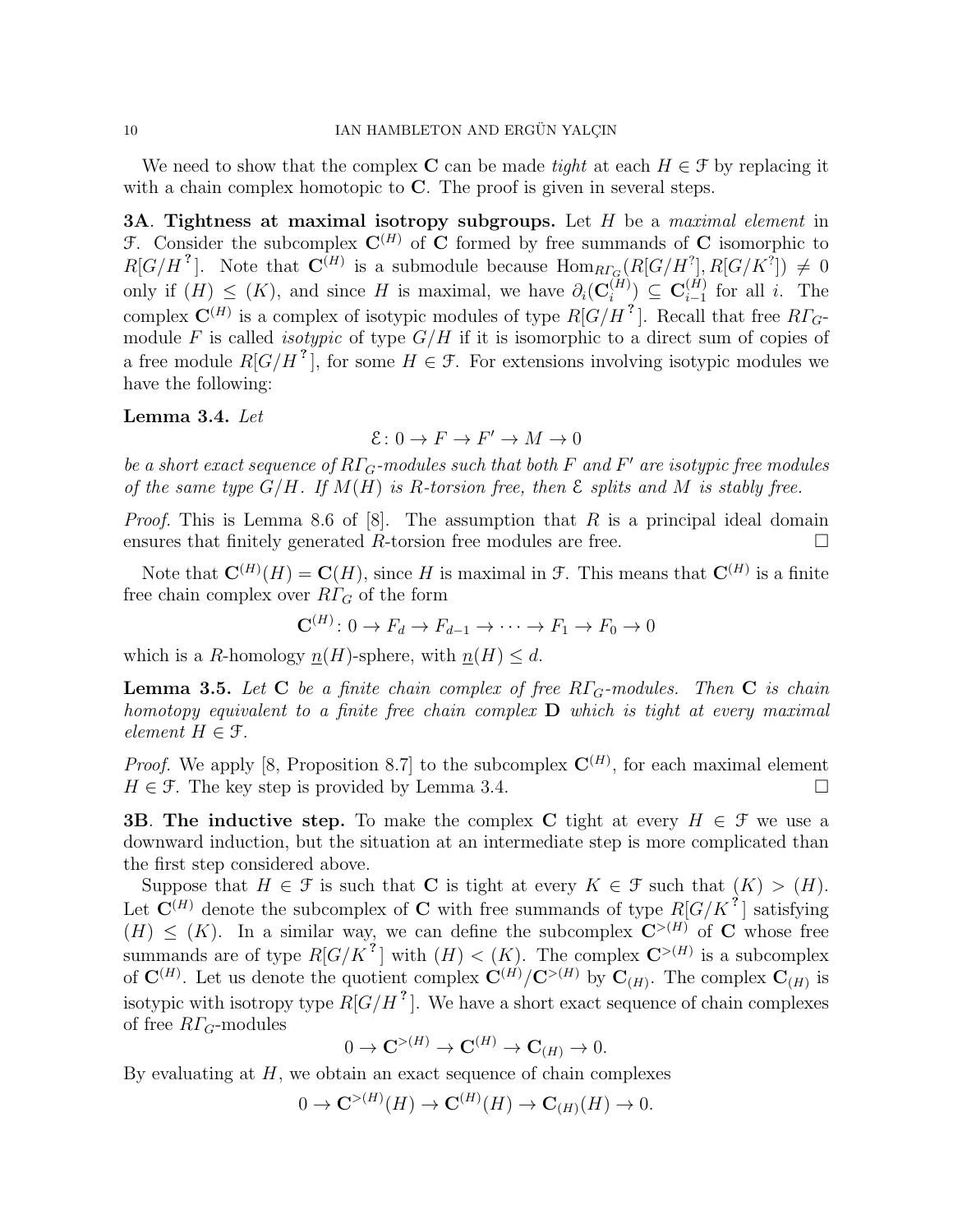Since  $\mathbf{C}^{(H)}(H) = \mathbf{C}(H)$  and the image of the map on the left is generated by summands of the form  $R[G/K^?]$  with  $(H) < (K)$ , the complex  $\mathbf{C}_{(H)}(H)$  is isomorphic to  $S_H \mathbf{C}$  as an  $R[N_G(H)/H]$ -module. Here  $S_H$  denotes is splitting functor defined more generally for any module over an EI-category (see [10, Definition 9.26]).

We also have an exact sequence

$$
0 \to \mathbf{C}^{(H)} \to \mathbf{C} \to \mathbf{C}/\mathbf{C}^{(H)} \to 0.
$$

If we can show that  $\mathbf{C}^{(H)}$  is homotopy equivalent to a complex  $\mathbf{D}'$  which is tight at H, then by taking the push-out of D' along the injective map  $\mathbf{C}^{(H)} \to \mathbf{C}$ , we can find a complex D homotopy equivalent to C which is tight at every  $K \in \mathcal{F}$  with  $(K) \geq (H)$ . So it is enough to show that  $\mathbf{C}^{(H)}$  is homotopy equivalent to a complex  $\mathbf{D}'$  which is tight at H.

**Lemma 3.6.** Let C be a finite free chain complex of  $R\Gamma$ <sub>G</sub>-modules, such that C is tight at every  $K \in \mathcal{F}$  with  $(K) > (H)$ , for some  $H \in \mathcal{F}$ . Suppose

(i)  $n = \text{hdim } \mathbf{C}(H) \geq \dim \mathbf{C}(K)$ , for all  $(K) > (H)$ , and that (ii)  $H_{n+1}(S_H \mathbf{C}) = 0.$ 

Then  $\mathbf{C}^{(H)}$  is homotopy equivalent to a finite free chain complex  $\mathbf{D}'$  which is tight at every  $K \in \mathcal{F}$  with  $(K) \geq (H)$ .

*Proof.* Let us fix  $H \in \mathcal{F}$  and assume that **C** is tight at every  $K \in \mathcal{F}$  with  $(K) > (H)$ . We first observe that  $\mathbb{C}^{>(H)}$  has dimension  $\leq n = \text{hdim } \mathbb{C}(H)$ , since  $\mathbb{C}^{>(H)}(K) = \mathbb{C}(K)$ for  $(K) > (H)$ , and dim  $\mathbb{C}(K) \leq n$ . Let  $d = \dim \mathbb{C}(H)$ . If  $d = n$ , then we are done, so assume that  $d > n$ . Then dim  $\mathbf{C}_{(H)} = d$ , and  $\mathbf{C}_{(H)}$  is a complex of the form

$$
\mathbf{C}_{(H)}: 0 \to F_d \to F_{d-1} \to \cdots \to F_1 \to F_0 \to 0.
$$

We claim that the map  $\partial_d : F_d \to F_{d-1}$  in the above chain complex is injective. Since  $\mathbf{C}_{(H)}$  is isotypic of type  $(H)$ , it is enough to show that this map is injective when it is calculated at H. To see this observe that the map  $\partial_d$  is the same as the map obtained by applying the functor  $E_H$  to the  $N_G(H)/H$ -homomorphism  $\partial_d(H): F_d(H) \to F_{d-1}(H)$ (see [10, Lemma 9.31]). Since the functor  $E_H$  is exact, we have ker  $\partial_d = E_H(\ker \partial_d(H))$ . Hence, if  $\partial_d(H)$  is injective, then  $\partial_n$  is injective.

We will show that  $H_d(C_{(H)}(H)) = H_d(S_H\mathbf{C}) = 0$ . To see this consider the short exact sequence  $0 \to \mathbf{C}^{>(H)}(H) \to \mathbf{C}(H) \to S_H \mathbf{C} \to 0$ . Since the complex  $\mathbf{C}^{>(H)}$  has dimension ≤ *n*, the corresponding long exact sequence gives that  $H_d(S_H\mathbf{C}) \cong H_d(\mathbf{C}(H)) = 0$  when  $d > n + 1$ . If  $d = n + 1$ , then this is true by assumption (ii) in the lemma. Now we apply [8, Proposition 8.7] to  $\mathbf{C}_{(H)}$  to obtain a tight complex  $\mathbf{D}'' \simeq \mathbf{C}_{(H)}$ , and then let  $\mathbf{D}' \simeq \mathbf{C}^{(H)}$ denote the pullback of  $\mathbf{D}^{\prime\prime}$  along the surjection  $\mathbf{C}^{(H)} \rightarrow \mathbf{C}_{(H)}$ . .

3C. Verifying the hypothesis for the inductive step. To complete the proof of Theorem 3.2, we need to show that the assumptions in Lemma 3.6 hold at an intermediate step of the downward induction. We will make detailed use of the internal homological conditions (i), (ii), and (iii) in Definition 2.8, satisfied by an algebraic homotopy representation **C**. We proceed as follows: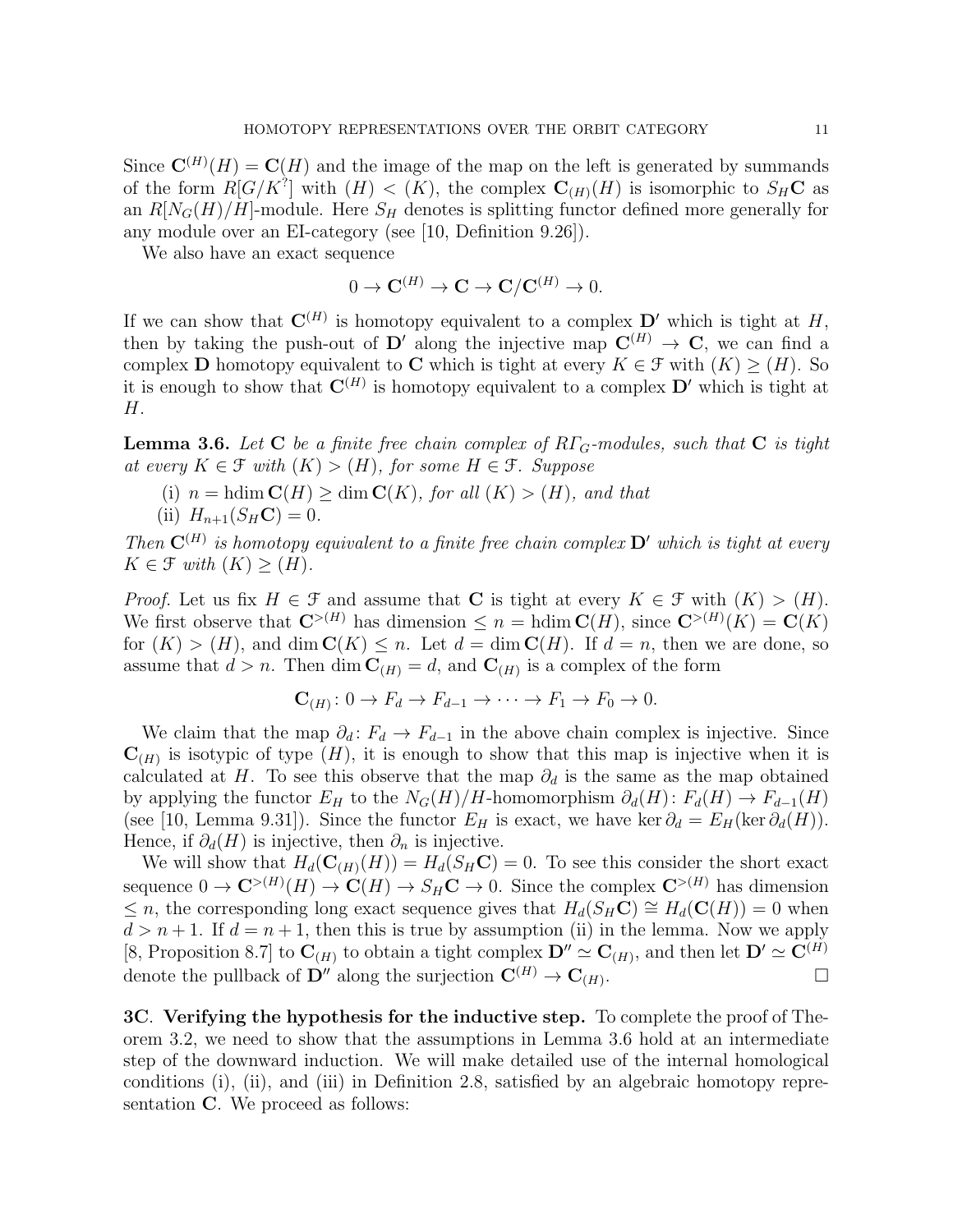(1) The dimension assumptions in Lemma 3.6 follow from the condition (i), since when  $n_i$  is monotone, we have

$$
n := \text{hdim } C(H) = \underline{n}(H) \ge \underline{n}(K) = \text{hdim } C(K) = \dim C(K)
$$

for all  $K \in \mathcal{F}$  with  $(K) > (H)$ .

(2) The assumption that  $H_{n+1}(S_H\mathbf{C})=0$  is established in Corollary 3.9. It follows from the conditions (ii) and (iii) and the Mayer-Vietoris argument given below.

In the rest of the section, we assume that C is a finite projective chain complex of  $RT_G$ -modules, which is an R-homology  $n$ -sphere, and satisfies the conditions (i), (ii), and (iii) in Definition 2.8. Assume also that C is tight for all  $K \in \mathcal{F}$  with  $(K) > (H)$  for some fixed subgroup  $H \in \mathcal{F}$ . We will say **C** is *tight above* H, for short. Let  $\mathcal{K}_H$  denote the set of all subgroups

$$
\mathcal{K}_H = \{ K \in \mathcal{F} \mid K > H \text{ and } n := \underline{n}(K) = \underline{n}(H) \}.
$$

Let C be an algebraic homotopy representation, which is tight above H. Let  $\mathbf{C}_H^K$  denote the image of the restriction map

$$
r_H^K\colon \mathbf{C}(K)\to \mathbf{C}(H),
$$

for every  $K \in \mathcal{F}$  with  $K \geq H$ . Then  $\mathbf{C}_H^K$  is a subcomplex of  $\mathbf{C}(H)$  and by Lemma 2.11, it is isomorphic to  $\mathbf{C}(K)$ . By condition (iii) of Definition 2.8, the collection  $\mathcal{K}_H$  has a unique maximal element  $M$ . In addition, we have the equality

$$
\mathbf{C}^{>(H)}(H) = \sum_{K \in \mathcal{K}_H} \mathbf{C}_H^K,
$$

since  $(G/K)^H$  is the union of the subspaces  $(G/K)^L$ , with  $L > H$  and  $(L) = (K)$ .

Moreover, if  $K \in \mathcal{K}_H$ , then by condition (ii), the subcomplex  $\mathbf{C}_H^K$  is an R-homology n-sphere and the map

$$
H_n(\mathbf{C}_H^M) \to H_n(\mathbf{C}_H^K)
$$

induced by the inclusion map  $\mathbf{C}_H^M \hookrightarrow \mathbf{C}_H^K$  is an isomorphism. More generally, the following also holds.

**Lemma 3.7.** Let  $C$  be an algebraic homotopy representation which is tight above  $H$ , for some fixed  $H \in \mathcal{F}$ , and let  $K_1, \ldots, K_m$  be a set of subgroups in  $\mathcal{K}_H$ . Then the subcomplex  $\sum_{i=1}^{m} \mathbf{C}_{H}^{K_{i}}$  is an R-homology n-sphere and the map

(3.8) 
$$
H_n(\mathbf{C}_H^M) \to H_n(\sum_{i=1}^m \mathbf{C}_H^{K_i})
$$

induced by the inclusion maps is an isomorphism.

*Proof.* This follows from the Mayer-Vietoris spectral sequence in algebraic topology (see [4, pp. 166-168]), which computes the homology of a union of spaces  $X = \bigcup X_i$  in terms of the homology of the subspaces and their intersections. We include a direct argument for the reader's convenience.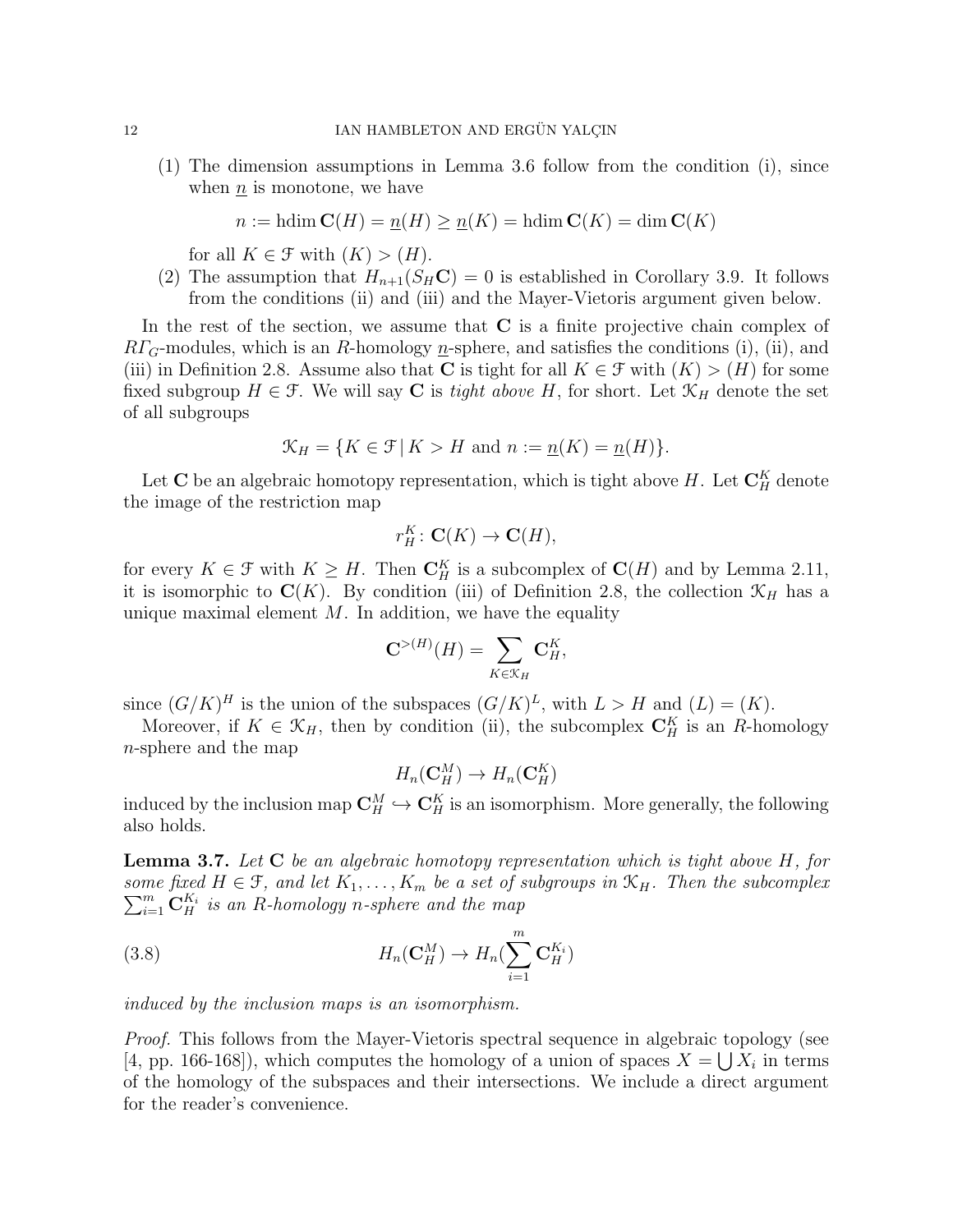The case  $m = 1$  follows from the remarks above. For  $m > 1$ , we have the following Mayer-Vietoris type long exact sequence

 $0 \to H_n(\mathbf{D}_{m-1} \cap \mathbf{C}_H^{K_m}) \to H_n(\mathbf{D}_{m-1}) \oplus H_n(\mathbf{C}_H^{K_m}) \to H_n(\mathbf{D}_m) \to H_{n-1}(\mathbf{D}_{m-1} \cap \mathbf{C}_H^{K_m}) \to$ where  $\mathbf{D}_j = \sum_{i=1}^j \mathbf{C}_H^{K_i}$  for  $j = m-1, m$ . By the inductive assumption, we know that  $\mathbf{D}_{m-1}$ is an R-homology n-sphere and the map  $H_n(\mathbb{C}_H^M) \to H_n(\mathbb{D}_{m-1})$  induced by inclusion is an isomorphism.

We have

$$
\mathbf{D}_{m-1} \cap \mathbf{C}_{H}^{K_{m}} = \left( \sum_{i=1}^{m-1} \mathbf{C}_{H}^{K_{i}} \right) \cap \mathbf{C}_{H}^{K_{m}} = \sum_{i=1}^{m-1} (\mathbf{C}_{H}^{K_{i}} \cap \mathbf{C}_{H}^{K_{m}}) = \sum_{i=1}^{m-1} \mathbf{C}_{H}^{\langle K_{i}, K_{m} \rangle}
$$

where the last equality follows from Lemma 2.12. We can apply Lemma 2.12 here because  $\mathbf{C}_H^M \subseteq \mathbf{C}_H^K$  for all  $K \in \mathcal{K}_H$  gives that  $\mathbf{C}_H^{K_i} \cap \mathbf{C}_H^{K_m} \neq 0$  for every  $i = 1, \ldots, m-1$ . We also obtain  $\langle K_i, K_m \rangle \in \mathcal{K}_H$  for all i. Applying our inductive assumption again to these subgroups, we conclude that  $D_{m-1} \cap C_H^{K_m}$  is an R-homology n-sphere and that the map

$$
H_n(\mathbf{C}_H^M) \to H_n(\mathbf{D}_{m-1} \cap \mathbf{C}_H^{K_m})
$$

induced by inclusion is an isomorphism. This gives that  $H_i(\mathbf{D}_m) = 0$  for  $i \leq n - 1$ . We also obtain a commuting diagram

$$
0 \longrightarrow H_n(\mathbf{C}_H^M) \longrightarrow H_n(\mathbf{C}_H^M) \oplus H_n(\mathbf{C}_H^M) \longrightarrow H_n(\mathbf{C}_H^M) \longrightarrow 0
$$
  
\n
$$
\downarrow \qquad \qquad \downarrow \qquad \qquad \downarrow
$$
  
\n
$$
0 \longrightarrow H_n(\mathbf{D}_{m-1} \cap \mathbf{C}_H^{K_m}) \longrightarrow H_n(\mathbf{D}_{m-1}) \oplus H_n(\mathbf{C}_H^{K_m}) \longrightarrow H_n(\mathbf{D}_m) \longrightarrow 0
$$

Since all the vertical maps except the map  $\varphi$  are known to be isomorphisms, we obtain that  $\varphi$  is also an isomorphism by the five lemma. This completes the proof.

**Corollary 3.9.** Let  $C$  be an algebraic homotopy representation which is tight above  $H$ , for some fixed  $H \in \mathcal{F}$ . Then  $H_{n+1}(S_H \mathbf{C}) = 0$ .

*Proof.* Let  $\mathcal{K}_H = \{K_1, \ldots, K_m\}$ . By condition (ii), we know that the composition

$$
H_n(\mathbf{C}(M)) \xrightarrow{\cong} H_n(\mathbf{C}_H^M) \to H_n(\sum_{i=1}^m \mathbf{C}_H^{K_i}) \to H_n(\mathbf{C}(H))
$$

is an isomorphism. However, we have just proved that the middle map is an isomorphism, and that all the modules involved in the composition are isomorphic to R. Therefore, the map induced by inclusion

$$
H_n(\sum_{i=1}^m \mathbf{C}_H^{K_i}) \to H_n(\mathbf{C}(H))
$$

is an isomorphism. Since C is tight above H, we have dim  $C(K) < n$  whenever  $(H) \leq (K)$ and  $\underline{n}(K) < n$ , for some  $K \in \mathcal{F}$ . This implies the relation

$$
H_n(\mathbf{C}^{>(H)}(H)) = H_n(\sum_{i=1}^m \mathbf{C}_H^{K_i}) \cong H_n(\mathbf{C}(H))
$$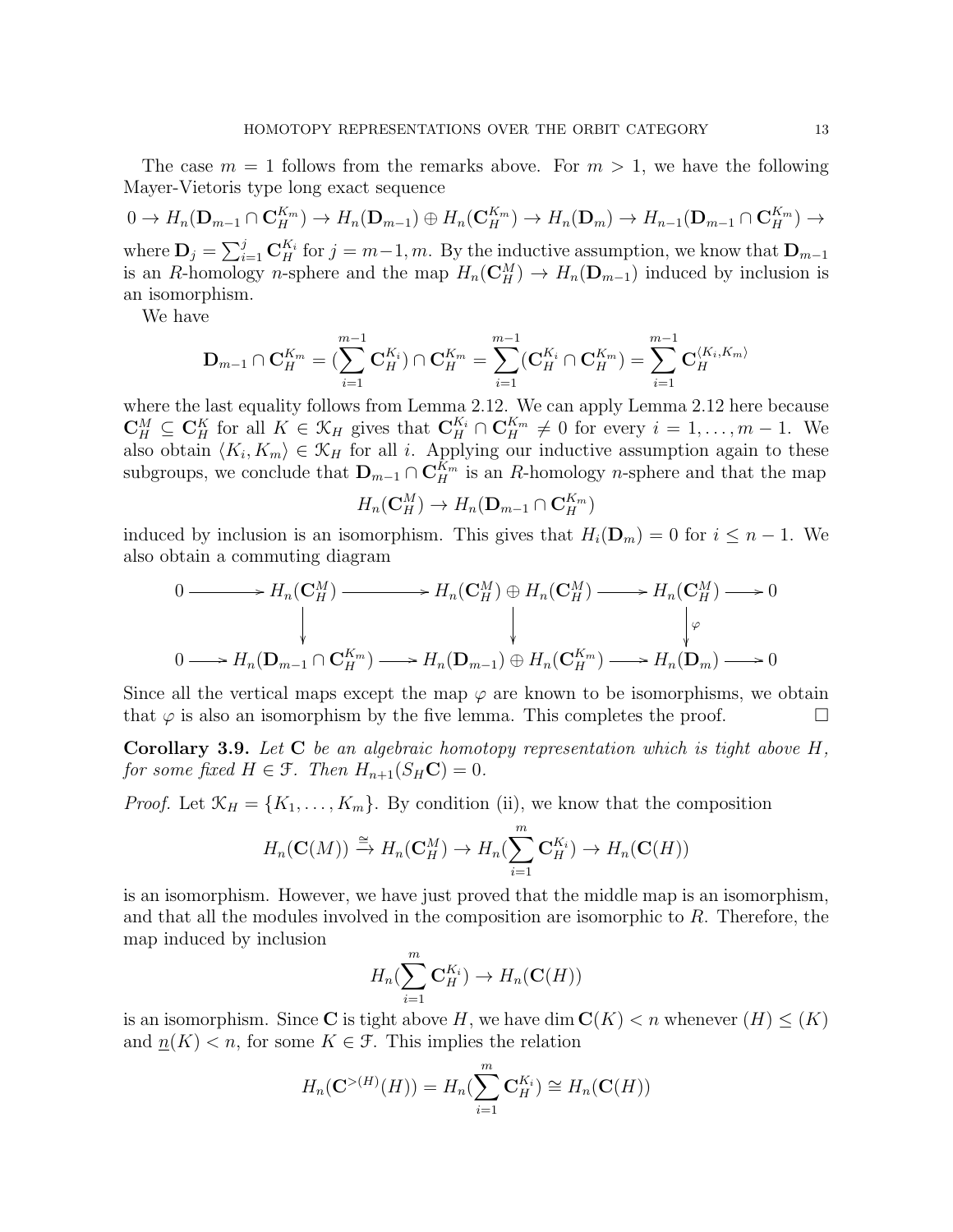where the isomorphism is induced by the the inclusion of chain complexes. From the exact sequence  $0 \to \mathbf{C}^{>(H)}(H) \to \mathbf{C}(H) \to S_H \mathbf{C} \to 0$ , and the fact that  $\text{hdim } \mathbf{C}(H) = n$ , we conclude that  $H_{n+1}(S_H \mathbf{C}) = 0$ , as required.

This completes the proof of Theorem 3.2 and hence the proof of Theorem A. In [8], we proved the following realization theorem for free  $\mathbb{Z}\Gamma_G$ -module chain complexes, with respect to any family  $\mathcal{F}$ , which are  $\mathbb{Z}$ -homology *n*-spheres satisfying certain extra conditions.

**Theorem 3.10** ([8, Theorem 8.10], [11]). Let **C** be a finite chain complex of free  $\mathbb{Z}\Gamma_G$ . modules which is a Z-homology n-sphere. Suppose that  $n(K) \geq 3$  for all  $K \in \mathcal{F}$ . If  $C_i(H) = 0$  for all  $i > n(H) + 1$ , and all  $H \in \mathcal{F}$ , then there is a finite G-CW-complex X with isotropy in F, such that  $\mathbf{C}(X^2;\mathbb{Z})$  is chain homotopy equivalent to C as chain complexes of  $\mathbb{Z}\Gamma_G$ -modules.

Note that a Z-homology n-sphere C with  $\text{Dim } C = n$ , and  $n(K) \geq 3$  for all  $K \in \mathcal{F}$ , will automatically satisfy these conditions. So Corollary B follows immediately from Theorem A and Theorem 3.10.

**Remark 3.11.** The construction actually produces a finite  $G$ -CW-complex X with the additional property that all the non-empty fixed sets  $X^H$  are simply-connected. Moreover, by construction,  $W_G(H) = N_G(H)/H$  will act trivially on the homology of  $X^H$ . Therefore X will be an *oriented* geometric homotopy representation (in the sense of tom Dieck). From the perspective of Theorem A, since we don't specify any dimension function, a G-CW-complex X with all fixed sets  $X^H$  integral homology spheres will lead (by threefold join) to a homotopy representation. The same necessary and sufficient conditions for existence apply.

## 4. Inflation and deflation of chain complexes

In this section we define two general operations on chain complexes in preparation for the proof of Theorem C. For a finite  $G$ -CW complex X which is a mod-p homology sphere, the Borel-Smith conditions can be proved using a reduction argument to certain p-group subquotients (compare [12, III.4]). For a subquotient  $K/L$ , the reduction comes from considering the fixed point space  $X<sup>L</sup>$  as a K-space. To do a similar reduction for chain complexes over  $R\Gamma_G$ , we first introduce a new functor for  $R\Gamma_G$ -modules, called the *deflation* functor. We will introduce this functor as a restriction functor between corresponding module categories. For this discussion  $R$  can be taken as any commutative ring with 1 and  $\mathcal{F}_G$  is any family subject to the extra conditions we assume during the construction.

Let  $N$  be a normal subgroup of  $G$ . We define a functor

$$
F\colon \varGamma_{G/N}\to \varGamma_G
$$

by considering a  $G/N$ -set (or  $G/N$ -map) as a  $G$ -set (or  $G$ -map) via composition with the quotient map  $G \to G/N$ . For this definition to make sense, the families  $\mathcal{F}_{G/N}$  and  $\mathcal{F}_G$ should satisfy the property that if  $K \geq N$  is such that  $(K/N) \in \mathcal{F}_{G/N}$ , then  $K \in \mathcal{F}_G$ . Since we always assume the families are nonempty, the above assumption also implies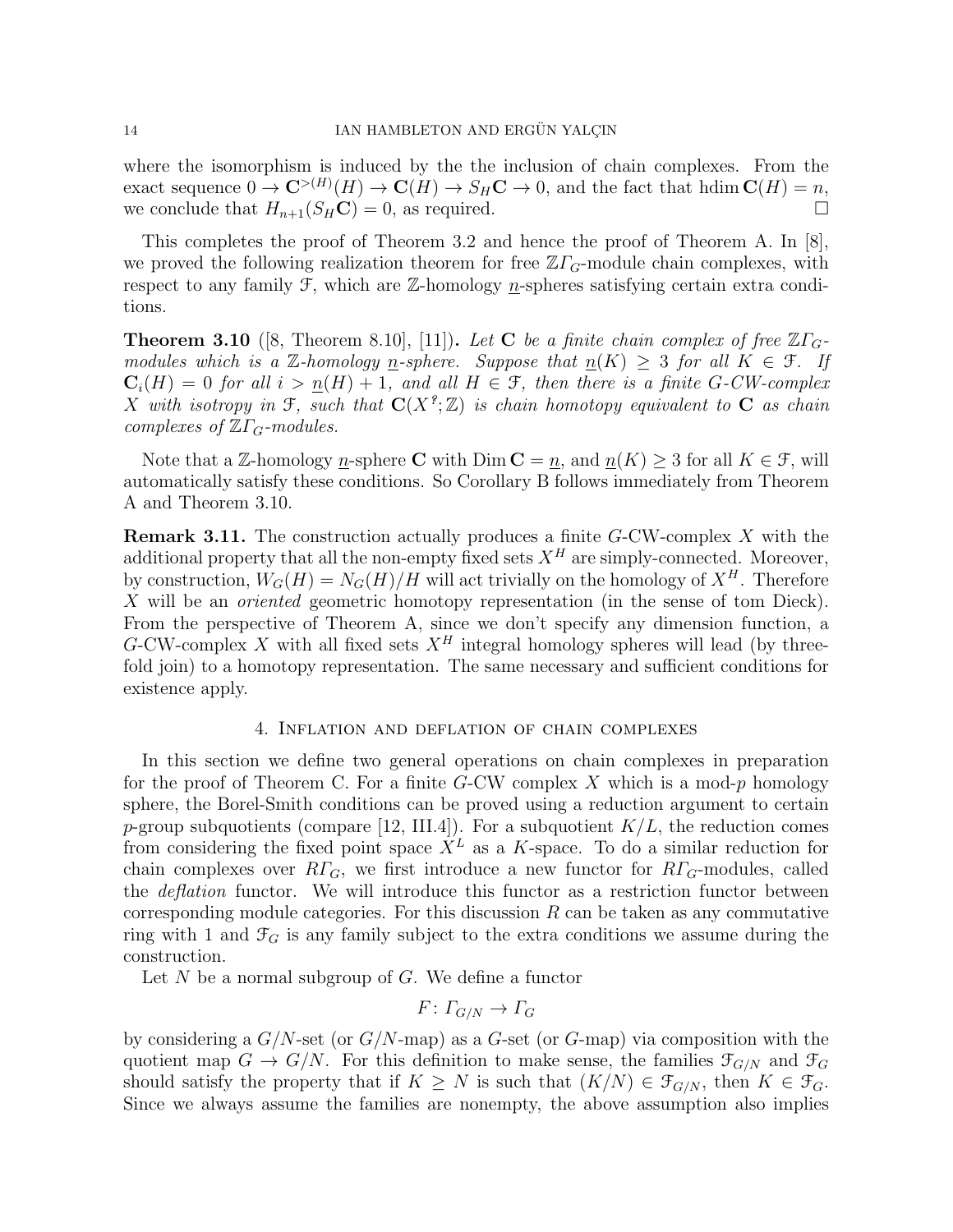that  $N \in \mathcal{F}_G$ . For notational simplicity from now on, let us denote  $K/N$  by  $\overline{K}$  for every  $K > N$ .

If a family  $\mathcal{F}_G$  is already given, we will always take  $\mathcal{F}_{G/N} = \{ \overline{K} | K \geq N \text{ and } K \in \mathcal{F}_G \}$ and the condition above will be automatically satisfied. We also assume that  $N \in \mathcal{F}_G$  to have a nonempty family for  $\mathcal{F}_{G/N}$ .

The functor  $F$  gives rise to two functors (see [10, 9.15]):

$$
\text{Res}_F\colon \operatorname{Mod-RT}_G \to \operatorname{Mod-RT}_{G/N}
$$

and

$$
Ind_F: Mod-R\Gamma_{G/N} \to Mod-R\Gamma_G .
$$

The first functor  $\text{Res}_F$  takes a  $R\Gamma_G$ -module M to the  $R\Gamma_{G/N}$ -module

$$
\mathrm{Def}_{G/N}^G(M) := M \circ F \colon \Gamma_{G/N} \to R\text{-Mod}.
$$

We call this functor the *deflation functor*. Note that

$$
(\operatorname{Def}_{G/N}^G M)(\overline{K}) = M(K).
$$

The induction functor  $\text{Inf}_{G/N}^G := \text{Ind}_F$  associated to F is called the *inflation functor*. For every  $H \in \mathcal{F}_G$ , we have

$$
\text{Inf}_{G/N}^G(M)(H) = \left(\bigoplus\nolimits_{\overline{K} \in \mathcal{F}_{G/N}} M(\overline{K}) \otimes_{RW_{\overline{G}}(\overline{K})} R \text{Map}_G(G/H, G/K)\right)/\sim
$$

where the relations come from the tensor product over  $R\Gamma_{G/N}$  (see [10, Definition 9.12]). In general, it can be difficult to calculate  $\text{Inf}_{G/N}^G M$  for an arbitrary  $R\Gamma_{G/N}$ -module M. In the case where M is a free  $RT_{G/N}$ -module we have the following lemma.

**Lemma 4.1.** Let X be a finite  $G/N$ -set. Then, we have

$$
\operatorname{Inf}_{G/N}^G R[X^{\,9}] = R[(\operatorname{Inf}_{G/N}^G X)^{\,9}].
$$

*Proof.* It is enough to show this when  $X = \overline{G}/\overline{K}$  for some  $K \leq G$  such that  $K \geq N$ . In this case,  $R[(\overline{G}/\overline{K})^2]$  is isomorphic to  $E_{\overline{K}}P_{\overline{K}}$  where  $P_{\overline{K}} = R[W_{\overline{G}}(\overline{K})]$ . Since  $E_{\overline{K}}(-)$  is defined as induction  $\text{Ind}_{F'}(-)$  for the functor  $F': R[W_{\overline{G}}(\overline{K})] \to R\Gamma_{G/N}$  (see [10, 9.30]), we have

$$
\operatorname{Inf}_{G/N}^G R[(\overline{G}/\overline{K})^?] = \operatorname{Inf}_{G/N}^G E_{\overline{K}} P_{\overline{K}} = \operatorname{Ind}_F \operatorname{Ind}_{F'} P_{\overline{K}} = \operatorname{Ind}_{F \circ F'} P_{\overline{K}}
$$

where  $F : \Gamma_{G/N} \to \Gamma_G$  is the functor defined above. Since  $W_{\overline{G}}(\overline{K}) \cong W_G(K)$ , after suitable identification, the composition  $F \circ F'$  becomes the same as the inclusion functor  $i: W_G(K) \to \Gamma_G$ , so we have

$$
\operatorname{Ind}_{F \circ F'} P_{\overline{K}} = E_K RW_G(K) = R[G/K^?
$$

as desired.  $\Box$ 

By general properties of restriction and induction functors associated to a functor  $F$ , the functor  $\mathrm{Def}_{G/N}^G$  is exact and  $\mathrm{Inf}_{G/N}^G$  respects projectives (see [10, 9.24]). The deflation functor has the following formula for free modules.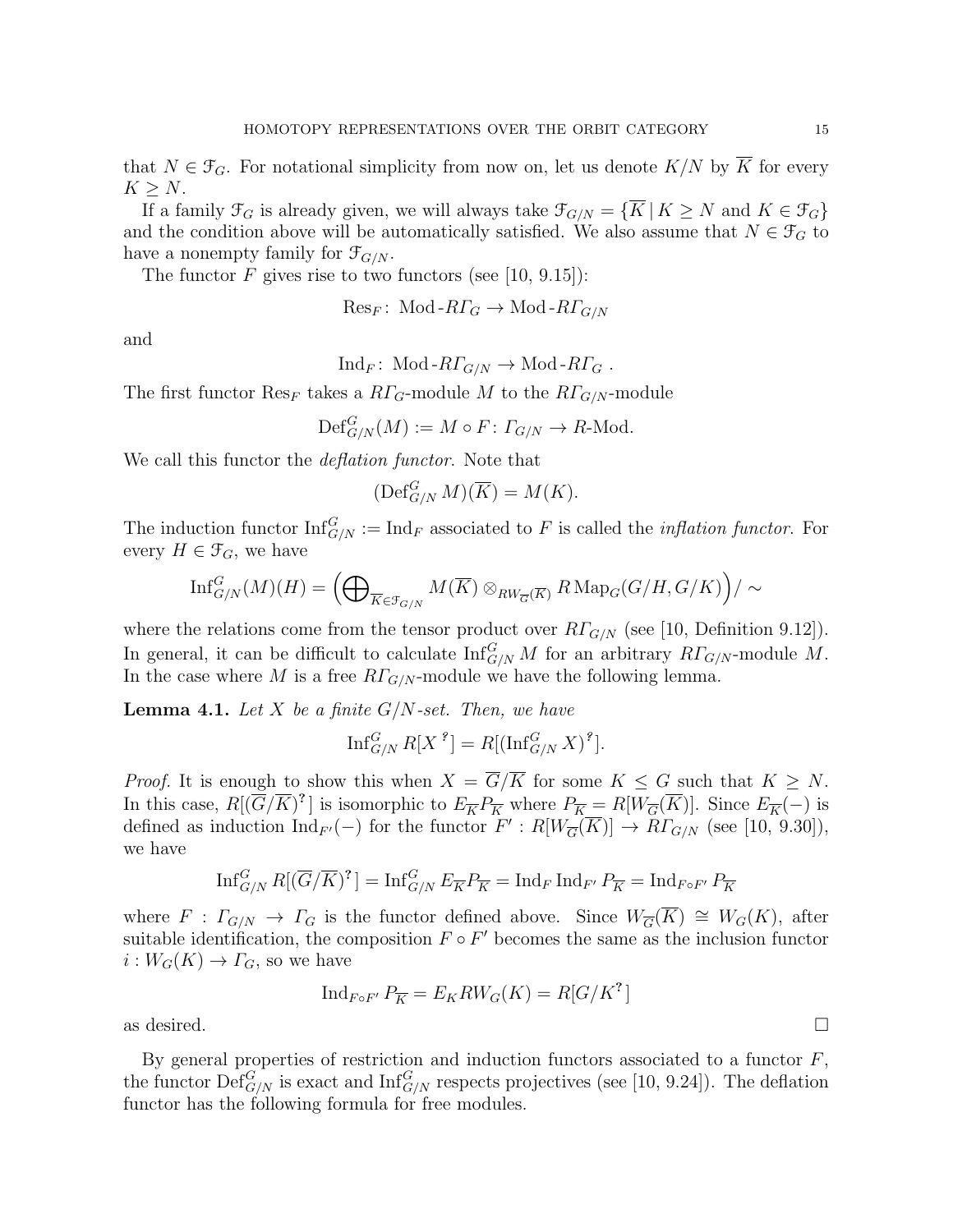**Lemma 4.2.** Let  $X$  be a  $G$ -set. Then, we have

$$
\operatorname{Def}_{G/N}^G R[X^{\,9}] = R[(X^N)^{\,9}]
$$

In particular, if  $H \in \mathfrak{F}_G$  implies  $HN \in \mathfrak{F}_G$ , then the functor  $\mathrm{Def}_{G/N}^G$  respects projectives.

*Proof.* For every  $K \in \mathcal{F}_G$  such that  $K \geq N$ , we have

$$
(\text{Def}_{G/N}^G R[X^?])(\overline{K}) = R[X^?](K) = R[X^K] = R[(X^N)^{K/N}] = R[(X^N)^?](\overline{K}).
$$

Note that  $(G/H)^N = G/HN$  as a  $G/N$ -set. If  $H \in \mathcal{F}_G$  implies  $HN \in \mathcal{F}_G$ , then by assumption  $\overline{HN} \in \mathfrak{F}_{G/N}$ . Hence  $R[((G/H)^N)^2]$  is free as an  $R\Gamma_{G/N}$ -module and  $\text{Def}_{G/N}^G$ respects projectives.

### 5. The Borel-Smith conditions for chain complexes

Let G be a finite group, and let X be a finite G-CW-complex which is a mod-p homology sphere for some prime p. Then by Smith theory, the fixed point space  $X^H$  is also a mod-p homology sphere (or empty), for every p-subgroup  $H \leq G$ . So if we take  $R = \mathbb{Z}/p$  and  $\Gamma_G$ as the orbit category over the family  $\mathcal{F}_p$  of all p-subgroups of G, then the chain complex  $\mathbf{C}(X^?;\mathbb{Z})$  over  $R\Gamma_G$  is a finite free chain complex which is an R-homology n-sphere. Here, as before, we take  $\underline{n}(H) = -1$  when  $X^H = \emptyset$ . In this case, it is known that the super class function n satisfies certain conditions called the Borel-Smith conditions (see [3, Thm. 2.3 in Chapter XIII] or [12, III.5]). These conditions are given as follows:

**Definition 5.1.** Let G be a finite group and let  $f: S(G) \to \mathbb{Z}$  be super class function, where  $\mathcal{S}(G)$  denotes the family of all subgroups of G. We say the function f satisfies the Borel-Smith conditions at a prime  $p$ , if it has the following properties:

- (i) If  $L \triangleleft K \leq G$  are such that  $K/L \cong \mathbb{Z}/p$ , and p is odd, then  $f(L) f(K)$  is even.
- (ii) If  $L \triangleleft K \leq G$  are such that  $K/L \cong \mathbb{Z}/p \times \mathbb{Z}/p$ , and if  $L_i/L$  denote the subgroups of order  $p$  in  $K/L$ , then

$$
f(L) - f(K) = \sum_{i=0}^{p} (f(L_i) - f(K)).
$$

- (iii) If  $p = 2$ , and  $L \triangleleft K \triangleleft N \leq G$  are such that  $L \triangleleft N$ ,  $K/L \cong \mathbb{Z}/2$ , and  $N/L \cong \mathbb{Z}/4$ , then  $f(L) - f(K)$  is even.
- (iv) If  $p = 2$ , and  $L \triangleleft K \triangleleft N \leq G$  are such that  $L \triangleleft N$ ,  $K/L \cong \mathbb{Z}/2$ , and  $N/L = Q_8$ is the quaternion group of order 8, then  $f(L) - f(K)$  is divisible by 4.

We will show that these conditions are satisfied by the homological dimension function  $n \in \mathbb{R}$  of a finite projective complex **C** over  $R\Gamma$ <sub>G</sub> which is an R-homology *n*-sphere. Recall that  $\underline{n}(H) = -1$  whenever  $H \notin \mathcal{F}$ , by Definition 2.7.

**Theorem C.** Let G be a finite group,  $R = \mathbb{Z}/p$ , and let F be a given family of subgroups of G. If  $C$  is a finite projective chain complex over  $R\Gamma_G$ , which is an R-homology n-sphere, then the function n satisfies the Borel-Smith conditions at the prime p.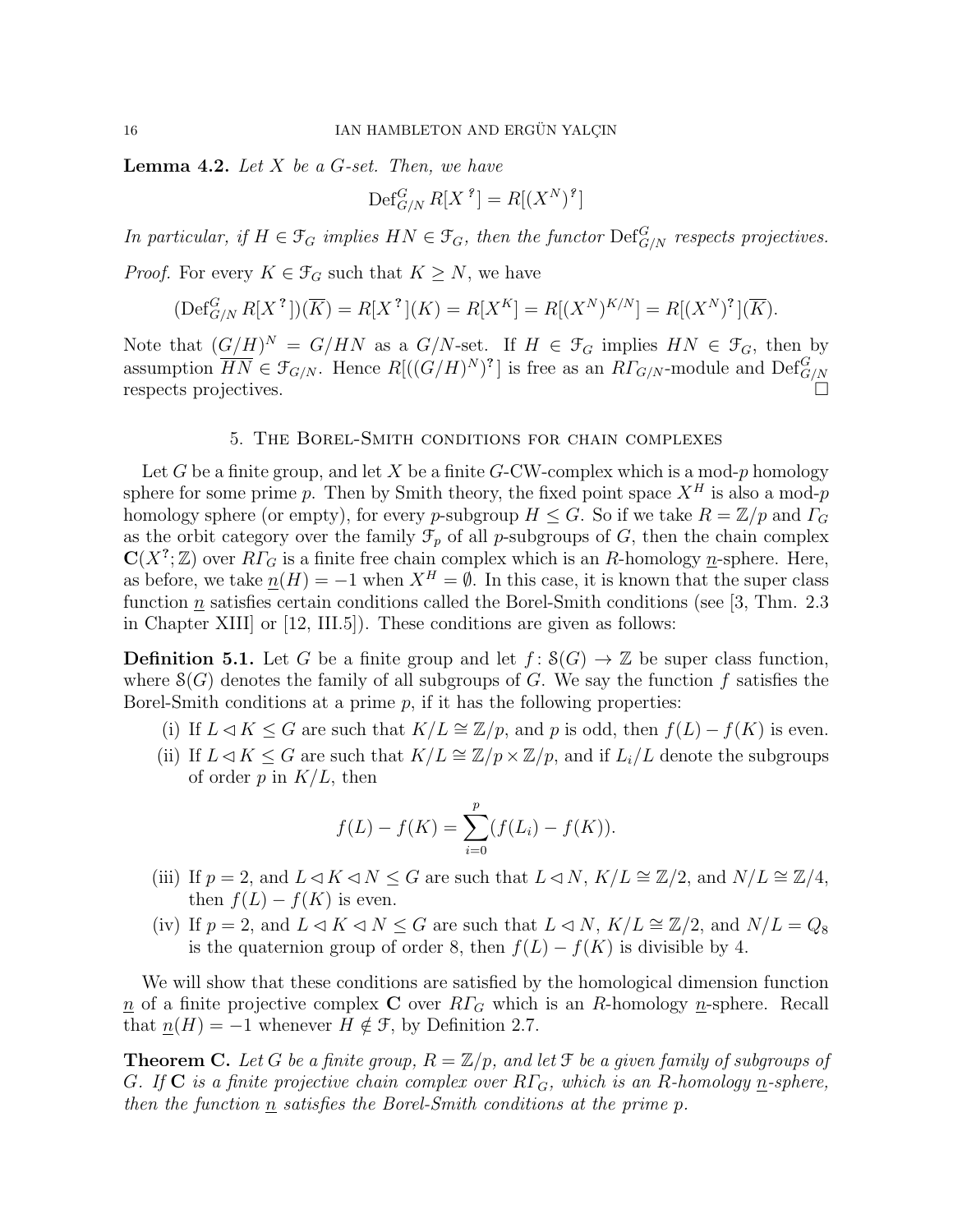The rest of the section is devoted to the proof of Theorem C. As a first step of the proof we extend the given family  $\mathcal F$  to the family  $\mathcal S(G)$  of all subgroups of G by taking  $\mathbf{C}(H) = 0$  for every  $H \notin \mathcal{F}$ . Over the extended family, C is still a finite projective chain complex over  $R\Gamma_G$  and an R-homology *n*-sphere.

The Borel-Smith conditions are conditions on subquotients  $K/L$  where  $L\triangleleft K \leq G$ . To show that a Borel-Smith condition holds for a particular subquotient group  $K/L$ , we consider the complex  $\text{Def}_{K/L}^K \text{Res}_{K}^G$  C (see Section 4). This is a finite projective complex over  $R\Gamma_{K/L}$  because both restriction and deflation functors preserve projectives (the condition in Lemma 4.2 is satisfied because we extended our family  $\mathcal F$  to the family of all subgroups of  $G$ ).

Our first observation is the following:

**Lemma 5.2.** Let G be a finite group and let  $R = \mathbb{Z}/p$ . If C is a finite projective chain complex over  $R\Gamma_G$ , which is an R-homology <u>n</u>-sphere, then whenever  $L \triangleleft K \leq G$  and  $K/L$  is a p-group, we have  $\underline{n}(L) \ge \underline{n}(K)$ .

*Proof.* By the discussion above, it is enough to show that if  $G = \mathbb{Z}/p$  and C is a finite projective  $R\Gamma_G$ -complex which is an R-homology n-sphere, then the inequality  $n(1) \geq$  $n(G)$  holds. Assume that  $n(1) \neq n(G)$ . Since R is projective, we can add  $C_{-1} = R$ and consider the homology of the augmented complex  $\tilde{C}$ . The complex  $\tilde{C}$  has nontrivial homology only at two dimensions, say m and k with  $m > k$ , so we get an extension of the form

$$
0 \to H_m(\widetilde{\mathbf{C}}) \to \widetilde{\mathbf{C}}_m / \operatorname{im} \partial_{m+1} \to \cdots \to \widetilde{\mathbf{C}}_{k+1} \to \ker \partial_k \to H_k(\widetilde{\mathbf{C}}) \to 0.
$$

where the homology modules are  $I_1R$  and  $I_GR$  in some order.

For  $H \in \mathcal{F}$ , the module  $I_H M$  denotes the atomic module concentrated at H with the value  $(I_HM)(H) = M$  (see [10, 9.29]). We claim that  $H_m(\tilde{\mathbf{C}}) = I_1R$  and  $H_k(\tilde{\mathbf{C}}) = I_GR$ , meaning that the module  $I_G R$  appears before  $I_1 R$  in the homology. Once we show this, it will imply that  $n(1) > n(G)$  as desired.

Let **D** denote the chain complex obtained by erasing the homology groups  $H_m(\mathbf{C})$  and  $H_k(\tilde{\mathbf{C}})$  from the above exact sequence. Since ker  $\partial_k$  is projective and im  $\partial_{m+1}$  has a finite projective resolution, the Ext-group  $\mathrm{Ext}_{R\Gamma_G}^*(\mathbf{D},M)$  is zero after some fixed dimension, for every  $R\Gamma_G$ -module M. We will take  $M = I_1R$  for simplicity.

There is a two-line spectral sequence  $E_2^{s,t} = \text{Ext}_{R\Gamma_G}^s(H_t(\mathbf{D}), M)$  which converges to  $\text{Ext}_{R\Gamma_G}^*(\mathbf{D}, M)$ . Suppose, if possible, that  $H_k(\widetilde{\mathbf{C}}) = I_1R$ . The module  $I_1R$  is concentrated at 1, so its projective resolution is of the form  $E_1P_*$  for some projective resolution  $P_*$ of R as an RG-module. Then the bottom line of this spectral sequence  $E_2^{*,0}$  would be isomorphic to

$$
\operatorname{Ext}^*_{R\Gamma_G}(H_k(\widetilde{\mathbf{C}}),M)=\operatorname{Ext}^*_{R\Gamma_G}(I_1R,I_1R)=H^i(\operatorname{Hom}_{R\Gamma_G}(E_1P_*,I_1R))=H^*(G;R).
$$

Since this cohomology ring is not finitely generated, there must be a non-trivial differential from the top line

$$
\text{Ext}_{R\Gamma_G}^*(H_m(\widetilde{\mathbf{C}}),M)=\text{Ext}_{R\Gamma_G}^*(I_GR,I_1R)
$$

in order for the spectral sequence to converge to a finite dimensional limit.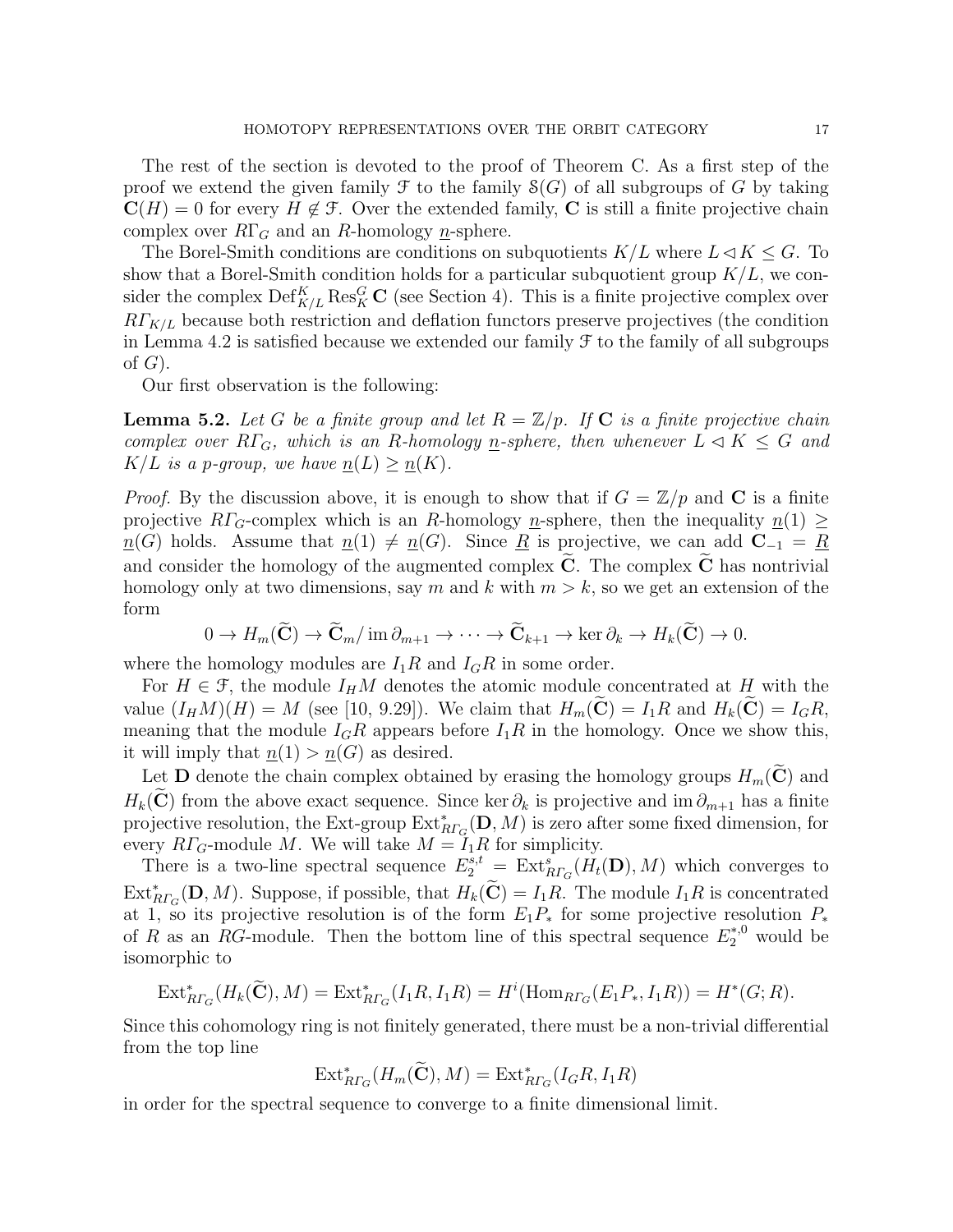The differential of this spectral sequence is given by multiplication with an extension class in  $\text{Ext}_{RT_G}^{m-k+1}(I_1R, I_GR)$ . But, by a similar calculation as above, we see that

$$
\text{Ext}_{R\Gamma_G}^i(I_1R, I_GR) = H^i(G, (I_GR)(1))) = 0
$$

for all  $i \geq 0$ , because  $(I_G R)(1) = 0$ . This contradiction shows that  $H_k(\tilde{\mathbf{C}}) = I_G R$  and  $H_{\infty}(\tilde{\mathbf{C}}) = I_1 R$ , as required.  $H_m(\widetilde{\mathbf{C}}) = I_1 R$ , as required.

The above lemma shows that under the conditions of Theorem C, the dimension function  $\underline{n}$  is monotone in the sense defined in [12, p. 211]. Now we verify (in separate steps) that the dimension function satisfies the conditions of Definition 5.1. These conditions come from the period of the cohomology of the corresponding subquotient groups.

**Lemma 5.3** (Borel-Smith, part (i)). Let  $G = \mathbb{Z}/p$ , for p an odd prime, let  $R = \mathbb{Z}/p$ , and C be a finite projective RΓ<sub>G</sub>-complex which is an R-homology <u>n</u>-sphere. Then  $\underline{n}(1)-\underline{n}(G)$ is even.

*Proof.* Consider the subcomplex  $\widetilde{C}^{(G)}$  of  $\widetilde{C}$  consisting of all projectives of type  $R[G/G^?]$ , and let  $\mathbf{D} = \widetilde{\mathbf{C}}/\widetilde{\mathbf{C}}^{(G)}$  denote the quotient complex. The complex  $\mathbf{D}$  has nontrivial homology only in dimensions m and  $k+1$ , where  $m = n(1)$  and  $k = n(G)$ . Moreover, all the  $R\Gamma_G$ -modules in the complex **D** are of the form  $R[G/1^2]$ . Evaluating at the subgroup 1, we obtain a chain complex of free RG-modules

$$
0 \to Q_d \to \cdots \to Q_{m+1} \xrightarrow{\partial_{m+1}} Q_m \to \cdots \to Q_{k+1} \xrightarrow{\partial_{k+1}} Q_k \to \cdots \to Q_0 \to 0.
$$

whose homology is R at dimensions m and  $k + 1$ . This gives an exact sequence of the form

$$
0 \to R \to Q_m / \operatorname{im} \partial_{m+1} \to \cdots \to Q_{k+2} \to \ker \partial_{k+1} \to R \to 0.
$$

Using the fact that free RG-modules are both projective and injective, we conclude that all the modules in the above sequence, except the two  $R$ 's on the both ends, are projective as RG-modules, so we have a periodic resolution. Since the group  $G = \mathbb{Z}/p$  has periodic R-cohomology with period 2, we have  $m - k = n(1) - n(G) \equiv 0 \pmod{2}$ .

**Remark 5.4.** The R-cohomology of the group  $G = \mathbb{Z}/2$  is periodic of period 1.

For condition (ii), the argument is more involved. As before, after the subquotient reduction we may assume that  $G = K/L = \mathbb{Z}/p \times \mathbb{Z}/p$ , and that  $\mathcal F$  is the family of all subgroups of  $G$ . Since the complex  $C$  is a finite complex of projective modules, for any  $R\Gamma$ <sub>G</sub>-module M, we have

 $H^n(\text{Hom}_{R\Gamma_G}(\mathbf{C},M))=0$ 

for  $n > d$ , where d is the dimension of the chain complex C. Consider the hypercohomology spectral sequence for the complex C. This is a spectral-sequence with  $E_2$ -term given by

(5.5) 
$$
E_2^{s,t} = \text{Ext}_{R\Gamma_G}^s(H_t(\mathbf{C}), M)
$$

which converges to  $H^{s+t}(\text{Hom}_{RT_G}(\mathbf{C},M))$ . Since  $\underline{R}$  is a projective  $R\Gamma_G$ -module, we can replace  $H_t(\mathbf{C})$  with the reduced homology  $\widetilde{H}_t(\mathbf{C})$ . So, we have nonzero terms for  $E_2^{s,t}$  $_2^{s,t}$  only when t is equal to  $n_1 = \underline{n}(1)$ ,  $n_G = \underline{n}(G)$ , or  $n_{H_i} = \underline{n}(H_i)$  where  $H_i$  are the subgroups of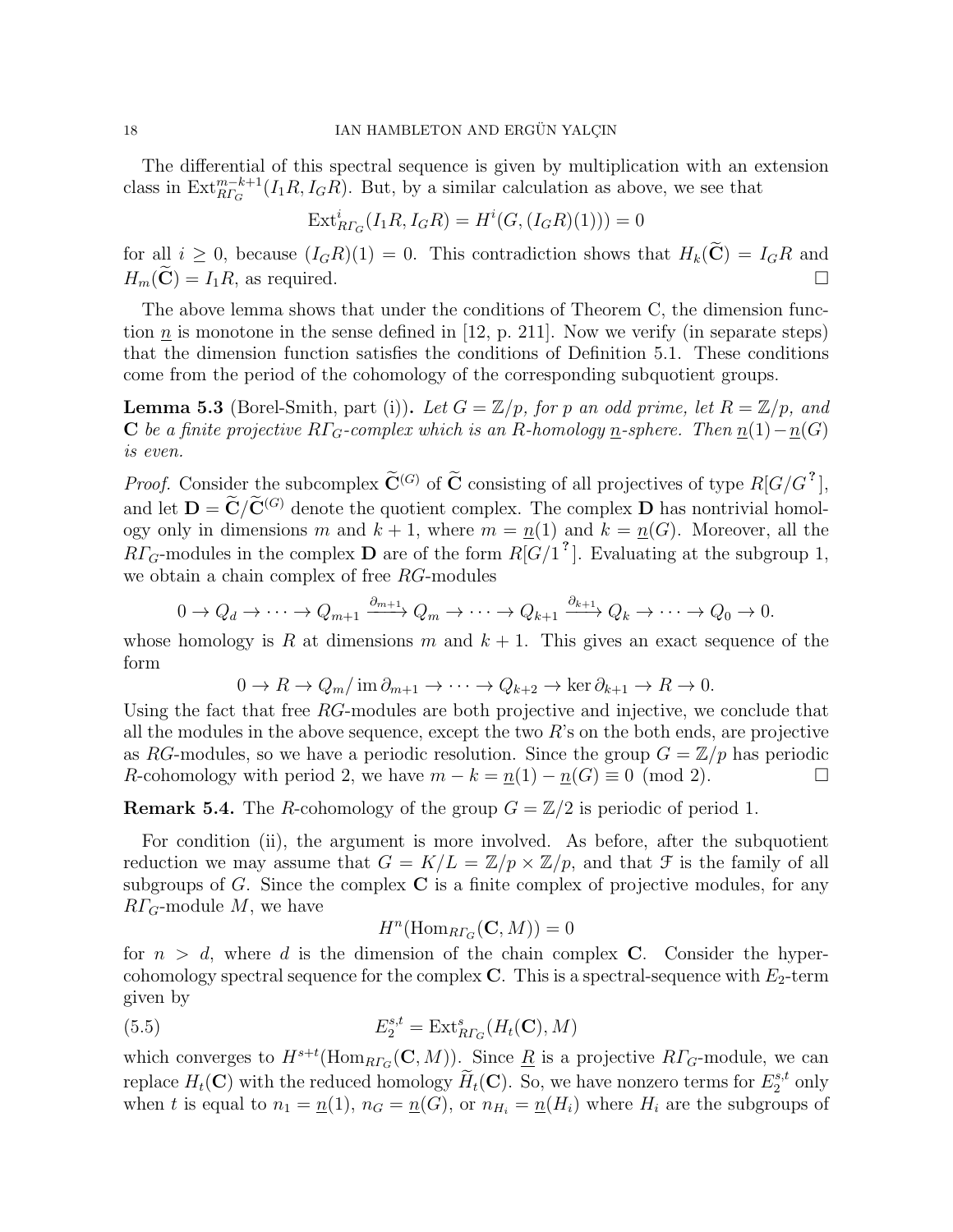G of order p. Since <u>n</u> is monotone, we have  $n_1 \geq n_{H_i} \geq n_G$  for all  $i \in \{0, ..., p\}$ . The required formula is

$$
n_1 - n_G = \sum_{i=0}^{p} (n_{H_i} - n_G).
$$

**Remark 5.6.** In the proof below we assume  $n_1 > n_{H_i} > n_G$  for all i, to make the argument easy to follow. If for some i, we have  $n_{H_i} = n_1$  or  $n_{H_i} = n_G$ , then the argument below can be adjusted easily to include these cases as well.

By adding free summands to the complex  $C$ , we can assume that all the cohomology between dimensions  $n_1$  and  $n_G$  is concentrated at the dimension  $n_M = \max_i \{n_{H_i}\}\.$  Then the homology at this dimension will be an  $R\Gamma_G$ -module which is filtered by Heller shifts of homology groups  $H_t(\mathbf{C})$  at dimensions  $t = n_{H_i}$  for  $i = 0, \ldots, p$ . The homology of the complex **C** at dimension  $n_{H_i}$  is  $I_{H_i}R$ , where  $I_{H_i}R$  denotes the  $R\Gamma_G$  module with value R at  $H_i$  and zero at all the other subgroups. We have the following lemma.

**Lemma 5.7.** If  $i, j \in \{0, \ldots, p\}$  are such that  $i \neq j$ , then

$$
\text{Ext}_{R\Gamma_G}^m(I_{H_i}R, I_{H_j}R) = 0
$$

for every  $m \geq 0$ .

*Proof.* The projective resolution of  $I_{H_i}$  is formed by projective modules of type  $E_H P$  with  $H = 1$  or  $H_i$ . Since

$$
\text{Hom}_{\text{R}\Gamma_G}(E_H P, I_{H_j} R) \cong \text{Hom}_{\text{RW}_G(H)}(P, I_{H_j}(H)) = 0
$$

when  $i \neq j$ , we obtain the desired result.

As a consequence of Lemma 5.7, we conclude that all the extensions in this filtration of  $H_{n_M}(\mathbf{C})$  are split extensions. So, the homology module  $H_{n_M}(\mathbf{C})$  is isomorphic to a direct sum of Heller shifts of modules  $I_{H_i}R$ . In particular, we obtain that, for any  $R\Gamma_G$ -module  $M,$ 

$$
\text{Ext}_{R\Gamma_G}^s(H_{n_M}(\mathbf{C}),M)\cong \bigoplus_i \text{Ext}_{R\Gamma_G}^{s+n_M-n_{H_i}}(I_{H_i}R,M)
$$

for every  $s > 0$ .

The spectral sequence given in  $(5.5)$  converges to zero for total dimension  $> d$ . It has only three non-zero horizontal lines, so it gives a long exact sequence of the form

$$
\cdots \to \text{Ext}_{R\Gamma_G}^{k+n_1-n_G+1}(I_GR,M) \xrightarrow{\delta} \text{Ext}_{R\Gamma_G}^k(I_1R,M) \xrightarrow{\gamma} \oplus_{i=0}^p \text{Ext}_{R\Gamma_G}^{k+n_1-n_{H_i}+1}(I_{H_i}R,M)
$$

$$
\to \text{Ext}_{R\Gamma_G}^{k+n_1-n_G+2}(I_GR,M) \xrightarrow{\delta} \text{Ext}_{R\Gamma_G}^{k+1}(I_1R,M) \to \cdots
$$

where k is an integer such that  $k > d-n_1$  and M is any  $R\Gamma_G$ -module. If we take  $M = I_1R$ , then  $\text{Ext}_{R_{\Gamma G}}^k(I_1R, M) \cong H^k(G, R)$ . When  $M = I_1R$ , the other Ext-groups in the above exact sequence also reduce to the cohomology of the group G with some dimension shifts.

**Lemma 5.8.** For every  $i \in \{0, \ldots, p\}$ , we have

$$
\operatorname{Ext}^m_{R\Gamma_G}(I_{H_i}R, I_1R) \cong \operatorname{Ext}^{m-1}_{R\Gamma_G}(I_1R, I_1R) \cong H^{m-1}(G; R)
$$

for every  $m > 1$ . We also have

$$
\text{Ext}^m_{R\Gamma_G}(I_G R, I_1 R) \cong \bigoplus_p \text{Ext}^{m-2}_{R\Gamma_G}(I_1 R, I_1 R) \cong \bigoplus_p H^{m-2}(G;R)
$$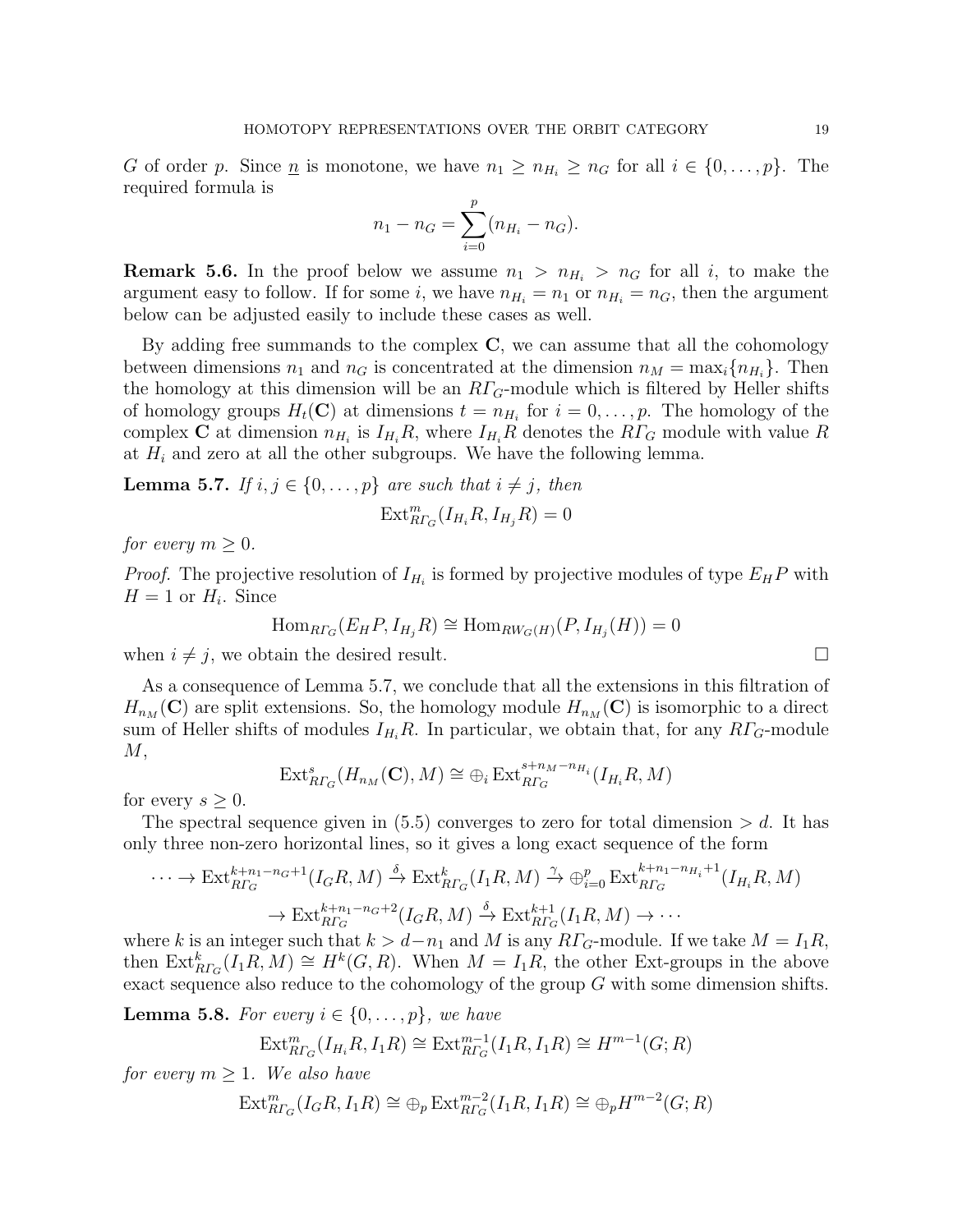for every  $m \geq 2$ . Here  $\bigoplus_{p}$  denotes the direct sum of p-copies of the same R-module.

*Proof.* Since we already observed that  $\text{Ext}_{R\Gamma_G}^k(I_1R, I_1R) \cong H^k(G,R)$  for every  $k \geq 0$ , it is enough to show the first isomorphisms. Let  $i \in \{0, \ldots, p\}$  and  $J_{H_i}R$  denote the  $R\Gamma_G$  module with value R at subgroups 1 and  $H_i$  and zero at every other subgroup. We assume that the restriction map is an isomorphism. So we have a non-split exact sequence of  $R\Gamma$ <sub>G</sub>-modules of the form

$$
0 \to I_1 R \to J_{H_i} R \to I_{H_i} R \to 0.
$$

Since the projective resolution of  $J_{H_i}R$  will only include projective modules of the form  $E_{H_i}P$ , we have  $\text{Ext}_{RT_G}^m(J_{H_i}R, I_1R) = 0$  for all  $m \geq 0$ . The long exact Ext-group sequence associated to the above short exact sequence will give the desired isomorphism for the module  $I_{H_i}R$ .

For the second statement in the lemma, we again only need to show that the isomorphism

$$
\operatorname{Ext}^m_{R\Gamma_G}(I_G R,I_1 R) \cong \oplus_p \operatorname{Ext}^{m-2}_{R\Gamma_G}(I_1 R,I_1 R)
$$

holds for all  $m \geq 2$ . Let N denote the R<sub>ΓG</sub>-module defined as the kernel of the map  $\underline{R} \to I_G R$  which induces the identity homomorphism at G. Since the constant module  $\underline{R}$ is projective as a  $R\Gamma$ <sub>G</sub>-module, we have

$$
\text{Ext}_{RT}^m(I_GR, I_1R) \cong \text{Ext}_{RT}^{m-1}(N, I_1R)
$$

for  $m \geq 2$ . In addition, there is an exact sequence of the form

$$
0 \to \bigoplus_p I_1 R \to \bigoplus_{i=0}^p J_{H_i} R \to N \to 0.
$$

Since  $\text{Ext}_{R\Gamma_G}^m(J_{H_i}R, I_1R) = 0$  for all  $m \geq 0$ , we obtain

$$
\text{Ext}^m_{\text{R}'}(I_G R, I_1 R) \cong \text{Ext}^{m-1}_{\text{R}'}(N, I_1 R) \cong \bigoplus_p \text{Ext}^{m-2}_{\text{R}'}(I_1 R, I_1 R) \cong \bigoplus_p H^{m-2}(G; R)
$$

for every  $m \geq 2$ . This completes the proof of the lemma.

**Lemma 5.9** (Borel-Smith, part (ii)). Let  $G = \mathbb{Z}/p \times \mathbb{Z}/p$ , let  $R = \mathbb{Z}/p$ , and let **C** be a finite projective  $R\Gamma_G$ -complex which is an R-homology n-sphere. Then

$$
\underline{n}(1) - \underline{n}(G) = \sum_{i=0}^{p} (\underline{n}(H_i) - \underline{n}(G))
$$

where  $H_0, H_1, \ldots, H_p$  denote the distinct subgroups of G of order p.

Proof. Using the Ext-group calculations given in Lemma 5.8, we obtain a long exact sequence of the form

$$
\cdots \to \oplus_p H^{k+n_1-n_G-1}(G;R) \stackrel{\delta}{\to} H^k(G;R) \stackrel{\gamma}{\to} \oplus_{i=0}^p H^{k+n_1-n_{H_i}}(G;R)
$$

$$
\to \oplus_p H^{k+n_1-n_G}(G;R) \stackrel{\delta}{\to} H^{k+1}(G;R) \to \cdots
$$

where  $k > d - n_1$ . We claim that the map  $\gamma$  is injective. Observe that if  $\gamma = \bigoplus \gamma_i$ , then for each *i*, the map  $\gamma_i$  can be defined as multiplication with some cohomology class  $u_i$ . To see this observe that  $\gamma$  is the map induced by the differential

$$
d_{n_1-n_M+1} \colon \operatorname{Ext}_{R\Gamma_G}^k(H_{n_1}(\mathbf{C}), I_1R) \to \operatorname{Ext}_{R\Gamma_G}^{k+n_1-n_M+1}(H_{n_M}(\mathbf{C}), I_1R)
$$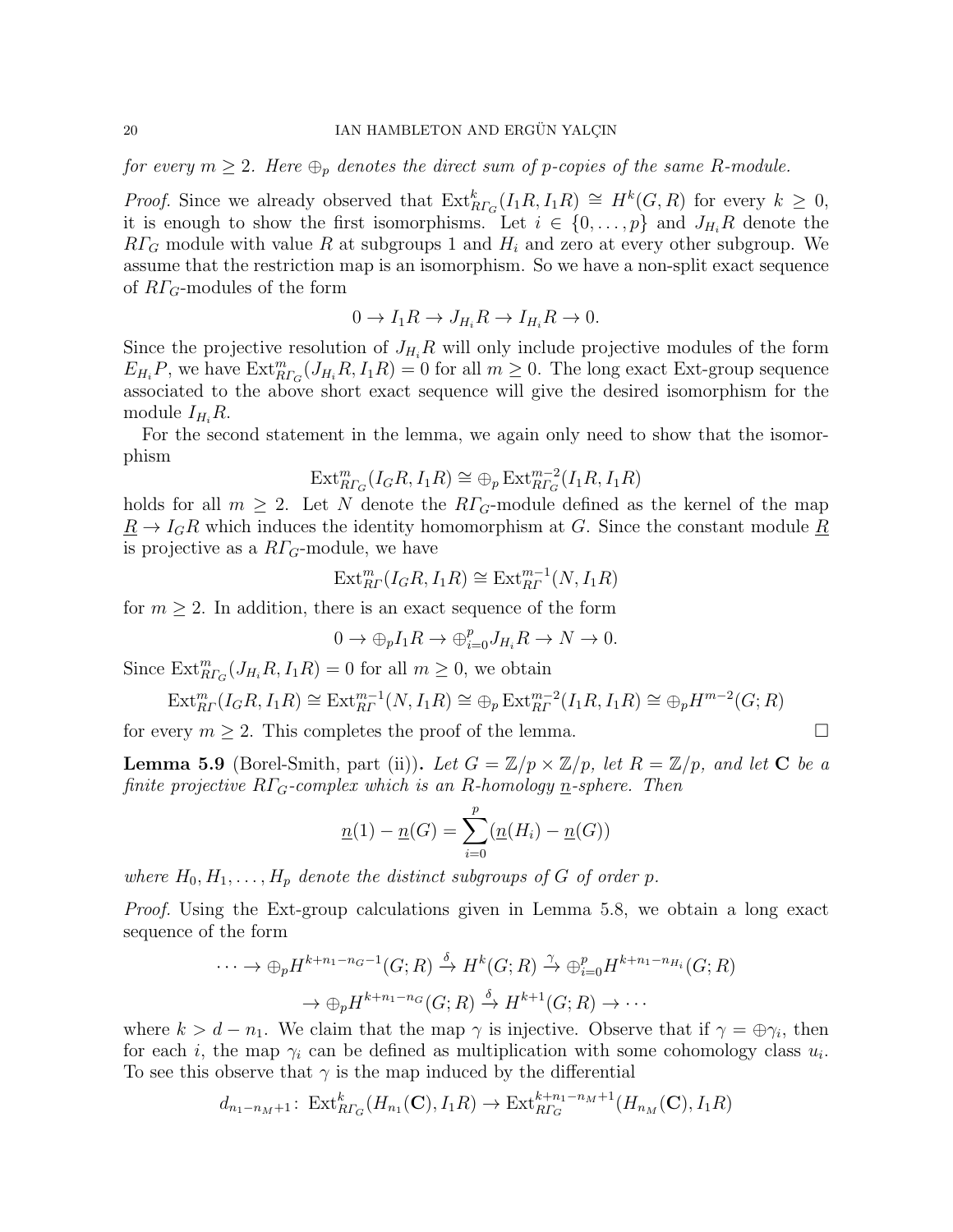on the hypercohomology spectral sequence given at (5.5). This spectral sequence has an  $\text{Ext}_{RF}^{*}(I_{1}R, I_{1}R)$ -module structure, where the multiplication is given by the Yoneda product, defined by splicing the corresponding extensions (see [2, Section 4]).

Under the isomorphisms given in Lemma 5.8, the differential  $d_{n_1-n_M+1}$  becomes a map  $H^k(G, R) \to \bigoplus_i H^{k+n_1-n_{H_i}}(G, R)$  and the Yoneda product of Ext-groups is the same as the usual cup product multiplication in group cohomology under the canonical isomorphism  $\text{Ext}_{R\Gamma_G}^m(I_1R, I_1R) \cong H^m(G, R)$  (for comparison of different products on group cohomology see [5, Proposition 4.3.5]). So we can conclude that  $\gamma_i$  is the map defined by multiplication (the usual cup product) with a cohomology class  $u_i \in H^{n_1-n_{H_i}}(G, R)$ .

For  $p = 2$ , the cohomology ring  $H^*(G, R)$  is isomorphic to a polynomial algebra  $R[t_1, t_2]$ with deg  $t_i = 1$  for  $i = 1, 2$ . Since there are no nonzero divisors in a polynomial algebra, the map  $\gamma$  is either injective or the zero map.

For p an odd prime, the cohomology ring  $H^*(G, R)$  is isomorphic to the tensor product of an exterior algebra with a polynomial algebra

$$
\Lambda_R(a_1, a_2) \otimes R[x_1, x_2]
$$

where deg  $a_i = 1$  and deg  $x_i = 2$ , and the nonzero divisors of this ring are multiples of  $a_i$ or  $a_j$ . By Lemma 5.3, deg  $u_i = n_1 - n_{H_i} \equiv 0 \pmod{2}$ , so the map  $\gamma$  is either injective, or each  $u_i$  must be a multiple of  $a_1a_2$ .

The assumption that  $\gamma$  is not injective implies that the entire spectral sequence restricted to some  $H_i \cong \mathbb{Z}/p$ , with  $\text{Res}_{H_i}^G(a_1a_2) = 0$ , will result in a spectral sequence which collapses. This is because  $\text{Res}_{H_i}^G I_G R = 0$  and  $\text{Res}_{H_i}^G I_{H_j} R = 0$  if  $i \neq j$ . But the cohomology  $H^*(\mathbb{Z}/p;R)$  is not finite-dimensional, and the restriction of C to a proper subgroup is still a finite projective chain complex, so this gives a contradiction. Hence, we can conclude that  $\gamma$  is injective.

The fact that  $\gamma$  is injective gives a short exact sequence of the form

$$
0 \to H^k(G; R) \xrightarrow{\gamma} \oplus_{i=0}^p H^{k+n_1-n_{H_i}}(G; R) \to \oplus_p H^{k+n_1-n_G}(G; R) \to 0,
$$

for every  $k > d - n_1$ . Since  $\dim_R H^m(G; R) = m + 1$ , we obtain

$$
(k+1) + p(k+n_1-n_G+1) = \sum_{i=0}^{p} (k+n_1-n_{H_i}+1).
$$

Cancelling the  $(k + 1)$ 's and grouping the terms in a different way gives the desired equality.  $\Box$ 

The next part uses the same spectral sequence, but the details are much simpler.

**Lemma 5.10** (Borel-Smith, part (iii)). Let  $G = \mathbb{Z}/4$ , let  $R = \mathbb{Z}/2$ , and let C be a finite projective RΓ<sub>G</sub>-complex which is an R-homology <u>n</u>-sphere. If  $1 \triangleleft K \triangleleft G$  with  $K \cong \mathbb{Z}/2$ , then  $\underline{n}(1) - \underline{n}(K)$  is even.

Proof. We consider the spectral sequence

$$
E_2^{s,t} = \text{Ext}_{R\Gamma_G}^s(H_t(\mathbf{C}), M),
$$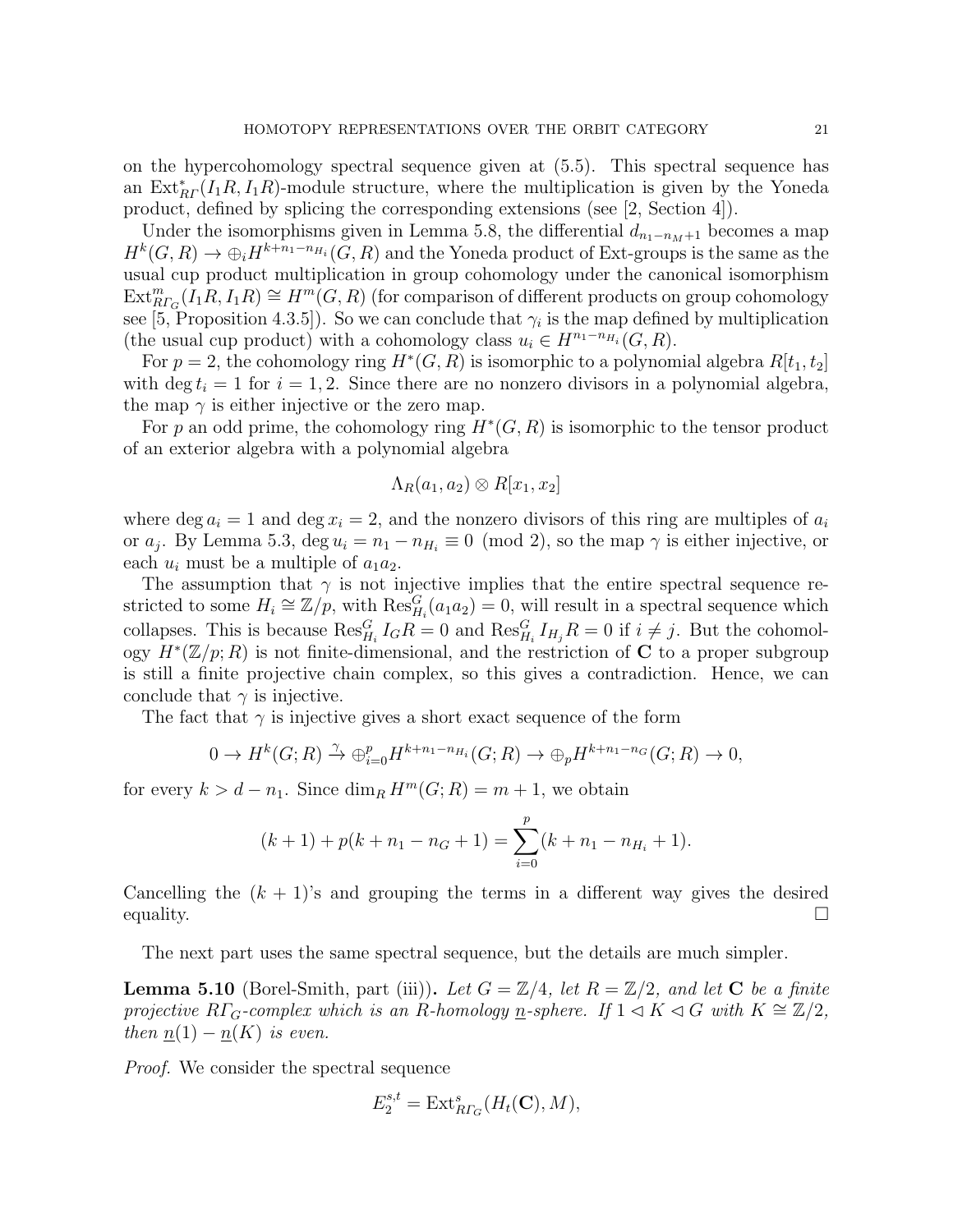with  $M = I_1R$ , which converges to  $H^{s+t}(\text{Hom}_{RT_G}(\mathbf{C}, M))$ . Write  $n_1 = \underline{n}(1)$ ,  $n_K = \underline{n}(K)$ , and  $n_G = \underline{n}(G)$ . Once again, the fact that  $H^k(\mathbb{C}; M)$  is zero in large dimensions  $k > d$  $\dim C(1)$  gives rise to a long exact sequence

$$
\cdots \to \text{Ext}_{R\Gamma_G}^{k+n_1-n_G+1}(I_GR,M) \xrightarrow{\delta} \text{Ext}_{R\Gamma_G}^k(I_1R,M) \xrightarrow{\gamma} \text{Ext}_{R\Gamma_G}^{k+n_1-n_K+1}(I_KR,M)
$$

$$
\to \text{Ext}_{R\Gamma_G}^{k+n_1-n_G+2}(I_GR,M) \xrightarrow{\delta} \text{Ext}_{R\Gamma_G}^{k+1}(I_1R,M) \to \cdots
$$

The analogue of Lemma 5.8 is easier in this case. We obtain

$$
\text{Ext}_{R\Gamma_G}^m(I_K R, I_1 R) \cong \text{Ext}_{R\Gamma_G}^{m-1}(I_1 R, I_1 R) \cong H^{m-1}(G; R)
$$

for every  $m \geq 1$ , and  $\text{Ext}_{RT_G}^m(I_G R, I_1 R) = 0$  for every  $m \geq 0$ . The vanishing result follows from the short exact sequence

$$
0 \to J_K R \to \underline{R} \to I_G R \to 0
$$

and the fact that  $\text{Ext}_{RT_G}^m(J_KR, I_1R) = 0$ , for  $m \geq 0$ , since  $J_KR$  has a projective resolution consisting of modules of the form  $E_KP$ . On substituting these values into the long exact sequence, we obtain an isomorphism

$$
\gamma: H^k(G; R) \cong H^{k+n_1-n_K}(G; R)
$$

induced by cup product, for all large k. Since the cohomology ring  $H^*(G;R)$  modulo nilpotent elements is generated by a 2-dimensional class, it follows that  $n_1 - n_K$  must be  $e$ ven.

**Lemma 5.11** (Borel-Smith, part (iv)). Let  $G = Q_8$ , let  $R = \mathbb{Z}/2$ , and let C be a finite projective RΓ<sub>G</sub>-complex which is an R-homology <u>n</u>-sphere. If  $1 \triangleleft K \triangleleft G$  with  $K \cong \mathbb{Z}/2$ , then  $\underline{n}(1) - \underline{n}(K)$  is divisible by 4.

*Proof.* This time we have three index 2 normal subgroups  $H_1, H_2, H_3$ , each isomorphic to  $\mathbb{Z}/4$ . Write  $n_1 = \underline{n}(1), n_K = \underline{n}(K), n_{H_i} = \underline{n}(H_i)$ , for  $1 \le i \le 3$ , and  $n_G = \underline{n}(G)$ . We again consider the spectral sequence

$$
E_2^{s,t} = \text{Ext}_{R\Gamma_G}^s(H_t(\mathbf{C}), M),
$$

with  $M = I_1 R$ , which converges to  $H^{s+t}(\text{Hom}_{R\Gamma_G}(\mathbf{C}, M))$ . The exact sequences

$$
0 \to N \to \underline{R} \to I_G R \to 0
$$

and

$$
0 \to (J_K R)^2 \to \bigoplus_i J_{H_i} R \to N \to 0
$$

lead to the calculation

 $\text{Ext}_{R\Gamma_G}^m(I_GR, I_1R) = 0$ 

for every  $m \geq 0$ . The exact sequence

$$
0 \to I_1 R \to J_K R \to I_K R \to 0
$$

implies that  $\text{Ext}_{RT_G}^m(I_KR, I_1R) = H^{m-1}(G; R)$ , for  $m \geq 1$ . Finally, the exact sequences

$$
0 \to J_K R \to J_{H_i} R \to I_{H_i} R \to 0
$$

show that  $\text{Ext}_{RT_G}^m(I_{H_i}R, I_1R) = 0$ , for  $m \ge 0$  and  $1 \le i \le 3$ .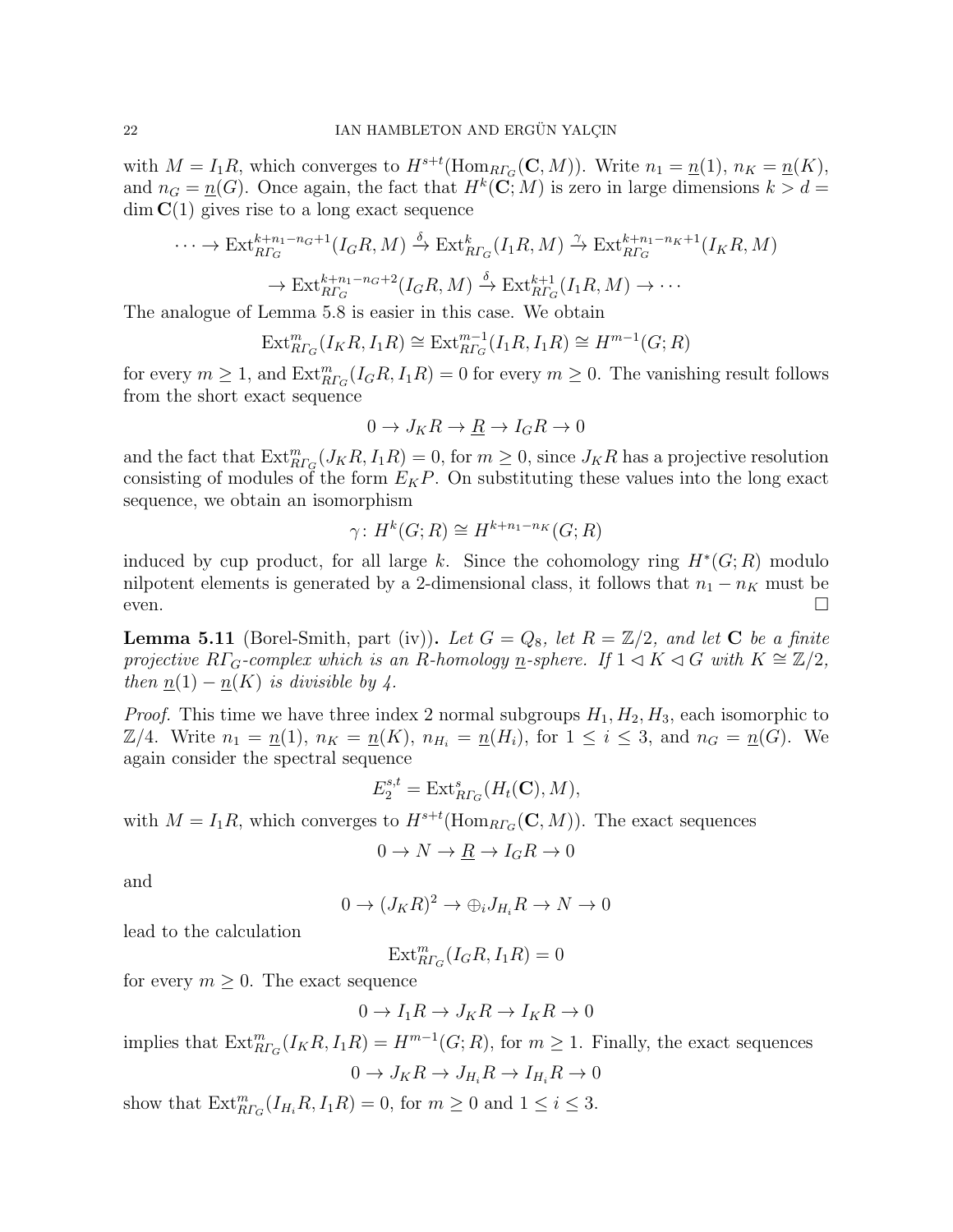As a result of these calculations, we again obtain a 3-line spectral sequence with corresponding long exact sequence

$$
\cdots \to \text{Ext}_{R\Gamma_G}^{k+n_1-n_G+1}(I_GR, M) \xrightarrow{\delta} \text{Ext}_{R\Gamma_G}^k(I_1R, M) \xrightarrow{\gamma} \text{Ext}_{R\Gamma_G}^{k+n_1-n_K+1}(I_KR, M)
$$

$$
\to \text{Ext}_{R\Gamma_G}^{k+n_1-n_G+2}(I_GR, M) \xrightarrow{\delta} \text{Ext}_{R\Gamma_G}^{k+1}(I_1R, M) \to \cdots
$$

in all large dimensions  $k > d$ . By the vanishing result above, the map

$$
\gamma: H^k(G; R) \cong H^{k+n_1-n_K}(G; R)
$$

is an isomorphism induced by cup product. Since the cohomology ring  $H^*(G; R)$  modulo nilpotent elements is generated by a 4-dimensional class, it follows that  $n_1-n_K$  is divisible by 4.  $\Box$ 

**Remark 5.12.** The fact that the dimension function of an algebraic  $n$ -homology sphere satisfies the Borel-Smith conditions suggests that more of the classical results on finite group actions on spheres might hold for finite projective chain complexes over a suitable orbit category. For example, one could ask for an algebraic version of the results of Dotzel-Hamrick [6] on p-groups. Other potential applications of algebraic models to finite group actions are outlined in [7].

Example 5.13. An important test case for groups acting on spheres, or on products of spheres [1], is the rank two group  $Qd(p) = (\mathbb{Z}/p \times \mathbb{Z}/p) \rtimes SL_2(p)$ . At present, it is not known whether  $Qd(p)$  can act freely on a product of two spheres, but Unlü [13] showed that  $Qd(p)$  does not act on a finite complex homotopy equivalent to a sphere with rank one isotropy.

We can apply the Borel-Smith conditions prove an algebraic version of this result.

**Proposition 5.14.** Let p be an odd prime,  $G = \text{Qd}(p)$ ,  $R = \mathbb{Z}/p$ , and  $\mathcal{F}$  be the family of all subgroups  $H \leq G$  such that  $\text{rank}_p(H) \leq 1$ . Let n be a super class function with  $n(1) \geq 0$ . Then, there exists no finite projective chain complex C over R $\Gamma_G$  which is an R-homology n-sphere.

*Proof.* We can extend the family  $\mathcal{F}$  to the family  $\mathcal{S}(G)$  of all subgroups of G by taking  $\mathbf{C}(H) = 0$  for all subgroups such that  $H \notin \mathcal{F}$ . For these subgroups, we take  $n(H) = -1$ . Observe that by Theorem C, the dimension function  $\underline{n} : \mathcal{S}(G) \to \mathbb{Z}$  satisfies the Borel-Smith conditions at the prime p.

Now the rest of the argument follows as in Unlu<sup>[13]</sup>, Theorem 3.3. Let  $P$  be a Sylow p-subgroup of  $Qd(p)$ . The group P is isomorphic to the extra-special p-group of order  $p^3$  and exponent p. If  $Z(P)$  is the center of P, then the quotient group  $P/Z(P)$  is isomorphic to  $\mathbb{Z}/p \times \mathbb{Z}/p$ . Applying the Borel-Smith condition (ii) for this quotient, we get  $\underline{n}(Z(P)) = -1$ . In G, it is possible to find two Sylow p-subgroups  $P_1$  and  $P_2$  such that  $E = P_1 \cap P_2 \cong \mathbb{Z}/p \times \mathbb{Z}/p$  and  $Z(P_1)$  and  $Z(P_2)$  are distinct subgroups of order p in E. Two such Sylow p-subgroups can be given as  $P_i = (\mathbb{Z}/p \times \mathbb{Z}/p) \rtimes \langle A_i \rangle$  for  $i = 1, 2$  where

$$
A_1 = \begin{pmatrix} 1 & 1 \\ 0 & 1 \end{pmatrix} \qquad A_2 = \begin{pmatrix} 1 & 0 \\ 1 & 1 \end{pmatrix}
$$